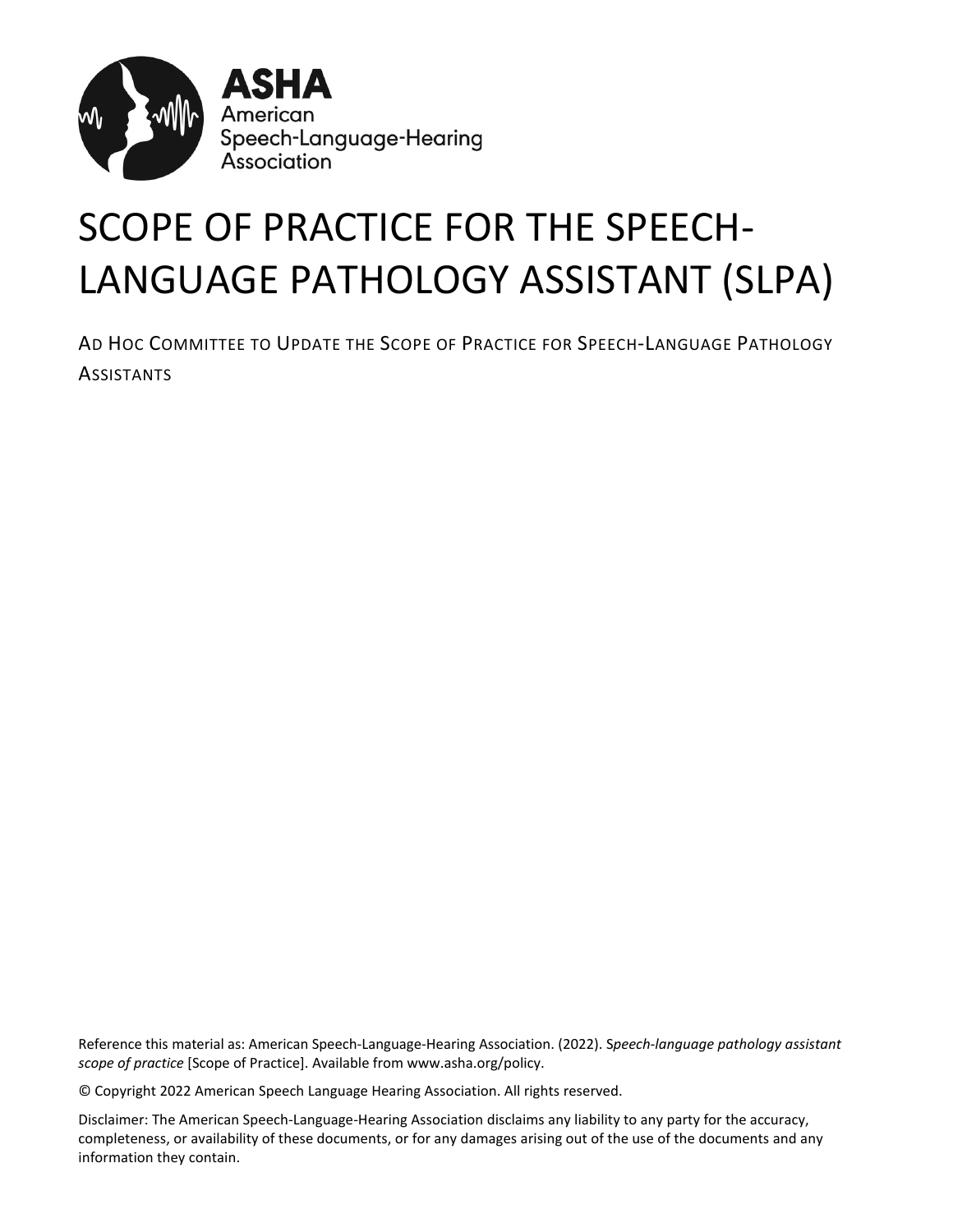# TABLE OF CONTENTS

- [About This Document](#page-1-0)
- [Dedication](#page-2-0)
- [Acknowledgements](#page-2-1)
- [Executive Summary](#page-2-2)
- [Introduction](#page-3-0)
- [Statement of Purpose](#page-4-0)
- [Minimum Requirements for an SLPA](#page-4-1)
	- o [Three Educational Options](#page-4-2)
	- o [Additional Requirements](#page-5-0)
- [Expectations of an SLPA](#page-5-1)
- [Responsibilities Within the Scope of Practice for SLPAs](#page-5-2)
- [Service Delivery](#page-6-0)
- [Culturally Responsive Practices](#page-8-0)
	- o [Responsibilities for SLPs and SLPAs](#page-8-1)
	- o [Responsibilities for Practitioners Who Use Multiple Languages](#page-8-2)
- [Administrative Support](#page-9-0)
- **[Prevention and Advocacy](#page-9-1)**
- [Responsibilities Outside the Scope of Practice for Speech-Language Pathology Assistants](#page-9-2)
- [Practice Settings](#page-10-0)
- [Ethical Considerations](#page-11-0)
- [Liability Issues](#page-14-0)
- [Guidelines for SLP Supervision of SLPAs](#page-14-1)
	- o [Minimum Qualifications for a Supervising SLP](#page-14-2)
	- o [Expectations for the Supervising SLP](#page-15-0)
	- o [Supervision of SLPAs](#page-15-1)
	- o [SLP-to-SLPA Ratio](#page-16-0)
	- o [Requirements for the Frequency and Amount of Supervision](#page-16-1)
- **[Conclusion](#page-18-0)**
- **[Definitions](#page-18-1)**
- **[References](#page-20-0)**

# <span id="page-1-0"></span>ABOUT THIS DOCUMENT

This Scope of Practice for the Speech-Language Pathology Assistant (SLPA) was developed by the American Speech-Language-Hearing Association (ASHA) Ad Hoc Committee to Update the Scope of Practice for Speech-Language Pathology Assistants (hereafter, "the Ad Hoc Committee"). In January 2021, the ASHA Board of Directors approved a resolution for the development of the ad hoc committee to complete this task. Members of the committee were Jerrold Jackson, MA, CCC-SLP (chair, Texas),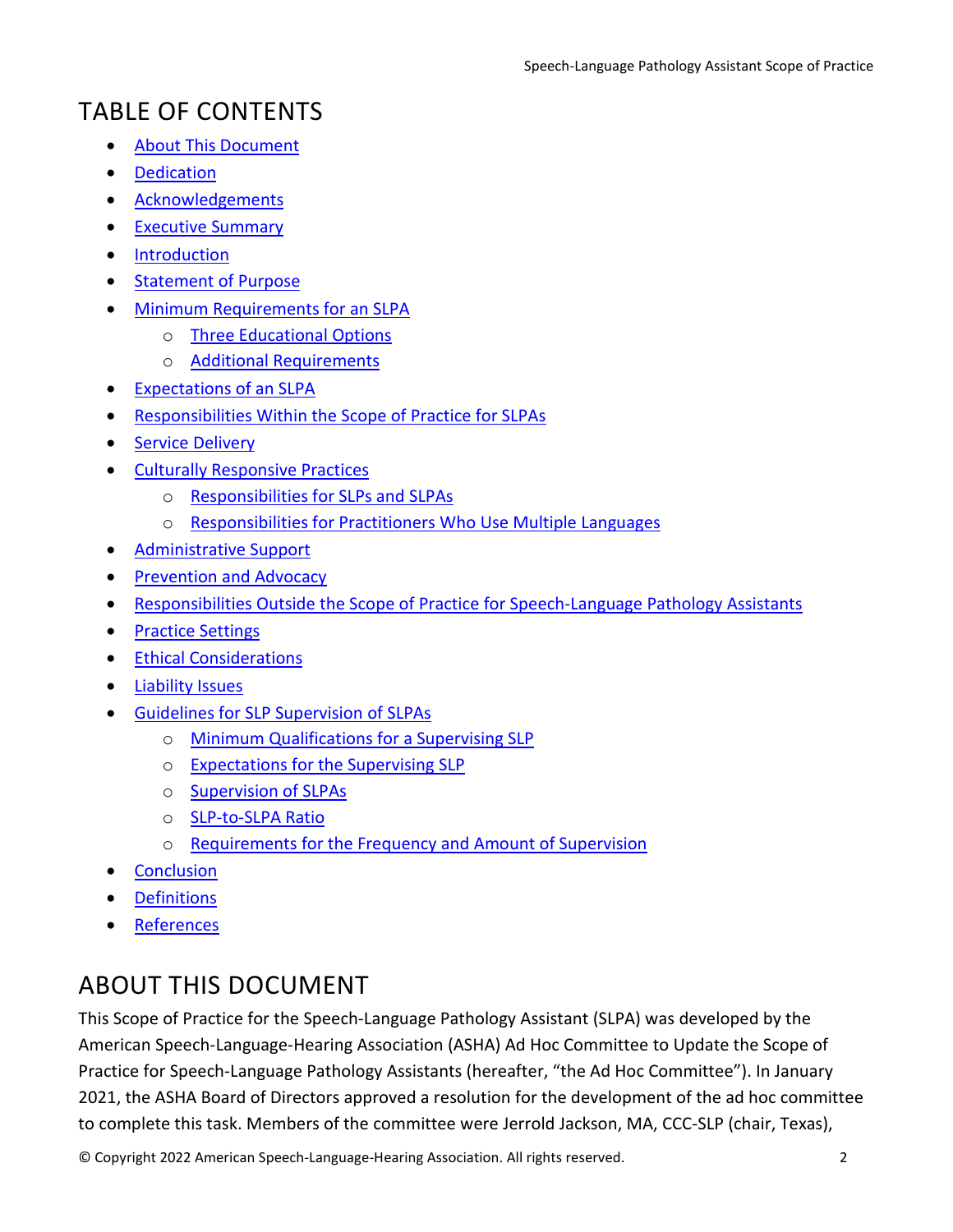Tyler T. Christopulos, PhD, CCC-SLP (Utah), Erin Judd, C-SLPA (Minnesota), Ashley Northam, CCC-SLP (Oregon), Katie Orzechowski, MS, CCC-SLP (Illinois), Jennifer Schultz, MA, CCC-SLP (South Dakota), Nancy Thul, MS, CCC-SLP (Minnesota), Nicole Wilson-Friend, C-SLPA (California), and Lemmietta McNeilly, PhD, CCC-SLP (ex officio). Linda I. Rosa-Lugo, EdD, CCC-SLP, Vice President for Speech-Language Pathology Practice, served as the Board liaison. The composition of the Ad Hoc committee included ASHA-certified speech-language pathologists (SLPs) and SLPAs with specific knowledge and experience working with/as support personnel in clinical practice in schools, health care, and/or private practice settings.

This document is intended to provide guidance for SLPAs and their SLP supervisors regarding ethical considerations related to the SLPA practice parameters. It addresses how services performed by SLPAs should be utilized and what specific responsibilities are within and outside their roles of clinical practice. This information was developed by analyzing current practice standards, certification requirements, methods of academic and clinical training (from academic program directors, clinical educators, etc.), and feedback from stakeholders in communication sciences and disorders. Given that standards, state credentialing (e.g., licensure, etc.), and practice issues vary from state to state, this document's purpose is to provide information regarding ASHA's guidelines for the use of SLPAs for the treatment of communication disorders across practice settings.

### <span id="page-2-0"></span>DEDICATION

In loving memory of Steve Ritch, whose dedication, commitment, and perseverance contributed to ensuring integrity and quality in addressing the topic of SLPAs within the ASHA structure.

# <span id="page-2-1"></span>ACKNOWLEDGEMENTS

We would like to acknowledge others who provided feedback and insights that aided in the development of this document. The Ad Hoc Committee would also like to acknowledge the expertise shared by Marianne Gellert-Jones, MA, CCC-SLP (Pennsylvania), Ianessa Humbert, PhD, CCC-SLP (Washington, D.C.), and Rosemary Montiel, C-SLPA (California).

# <span id="page-2-2"></span>EXECUTIVE SUMMARY

ASHA has identified critical shortages of speech-language pathologists (SLP) in all regions of the country, particularly in school settings. These shortages impede the ability of individuals with communication and related disorders to reach their full academic, social, and emotional potential. The use of speechlanguage pathologist assistants (SLPAs) is an essential element of aiding those professionals who provide services and individuals who rely on such services. It is the position of ASHA that the use of any support personnel be done with the explicit purpose of support for the SLP rather than used as an alternative.

This scope of practice presents minimum recommendations for the training, use, and supervision of speech-language pathology assistants. SLPAs perform tasks as prescribed, directed, and supervised by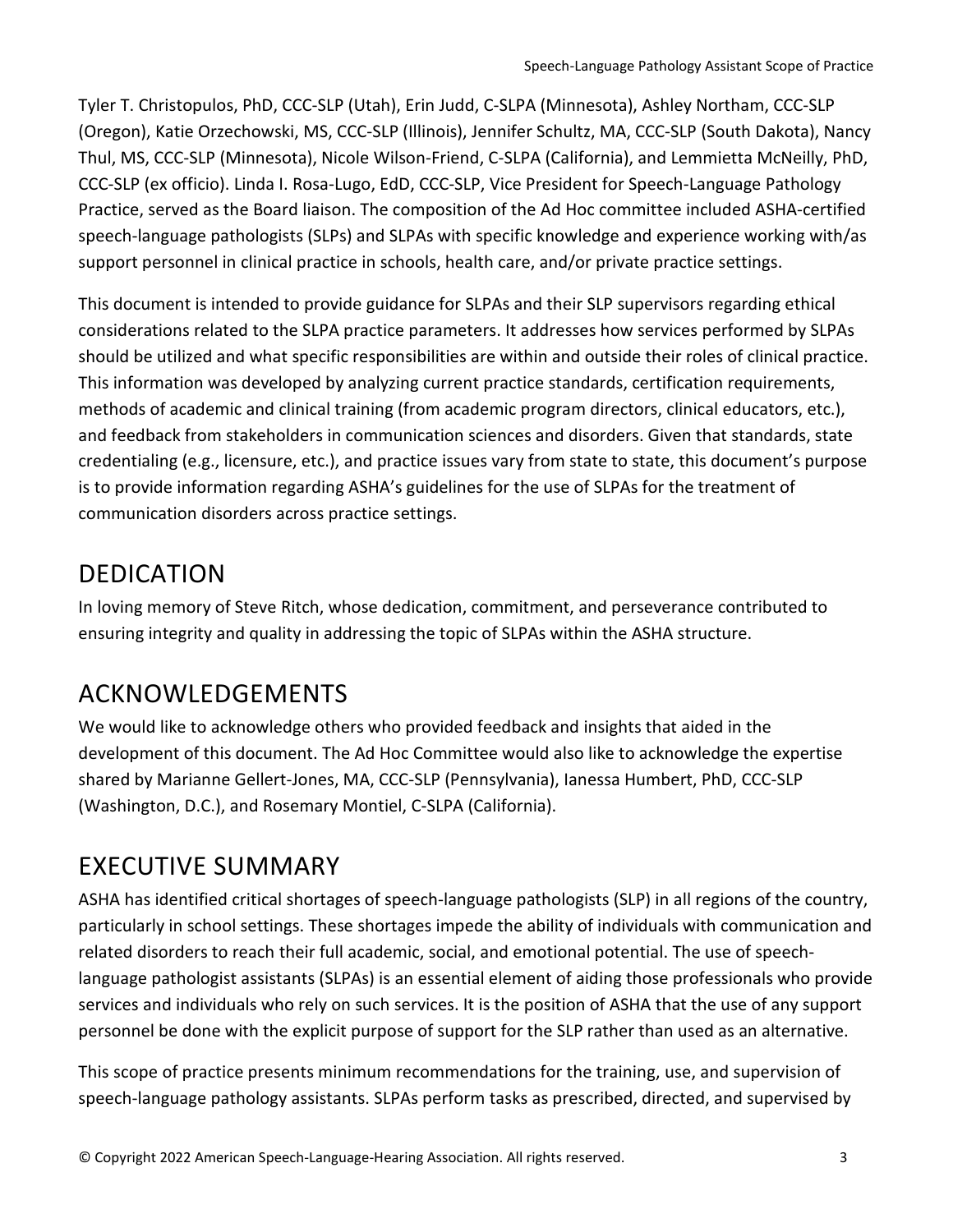ASHA-certified and/or state-credentialed SLPs. Support personnel can be used to increase the availability, frequency, and efficiency of services.

Some tasks, procedures, or activities used to treat individuals with communication and related disorders can be successfully performed by individuals other than SLPs if the persons conducting the activity are properly trained and supervised by ASHA-certified and/or state-credentialed SLPs. The use of evidence as well as ethical and professional judgment should be at the heart of the selection, management, training, supervision, and use of SLPAs.

This scope of practice specifies the minimum qualifications and responsibilities for an SLPA and delineates the tasks that are the exclusive responsibilities of the SLP. In addition, the document provides guidance regarding ethical considerations when SLPAs provide clinical services and outlines the supervisory responsibilities of the supervising SLP.

#### <span id="page-3-0"></span>INTRODUCTION

The *Scope of Practice for the SLPA* provides information regarding the training, use, and supervision of assistants in speech-language pathology – a designation that ASHA established to be applicable in a variety of work settings. Training for SLPAs should be based on the type of tasks specified in their scope of responsibility. Specific education and training may be necessary to prepare assistants for unique roles in various professional settings.

ASHA has addressed the topic of support personnel in speech-language pathology since the 1960s. In 1967, the ASHA Executive Board established the Committee on Supportive Personnel and, in 1969, the document ASHA Legislative Council (LC) approved the document *Guidelines on the Role, Training and Supervision of the Communicative Aide*. In the 1990s, several entities—including committees, a task force, and a consensus panel—were established and the LC approved a position statement, technical report, guidelines, and curriculum content for support personnel. In 2002, ASHA developed an approval process for SLPA programs, and in 2003 ASHA established a registration process for SLPAs. Both were discontinued by vote of the LC because of fiscal concerns. In 2004, the LC approved a position statement on the training, use, and supervision of support personnel in speech-language pathology. Since then, the number of SLPAs has increased primarily in schools and private practice settings. ASHA members in many states continue to request specific guidance from ASHA. In 2016, the ASHA Board of Directors (BOD) completed a feasibility study for the standardization of requirements for assistants; that study demonstrated strong support for certifying assistants, across all stakeholders. The ASHA BOD voted to approve the Assistants Certification program in 2017. In December 2020, the ASHA Assistants Certification Program launched; this program sets standards for the practices and operations for SLPAs as well as for audiology assistants.

#### **This document does not supersede federal legislation and regulation requirements or any existing state credentialing laws, nor does it affect the interpretation or implementation of such laws.** The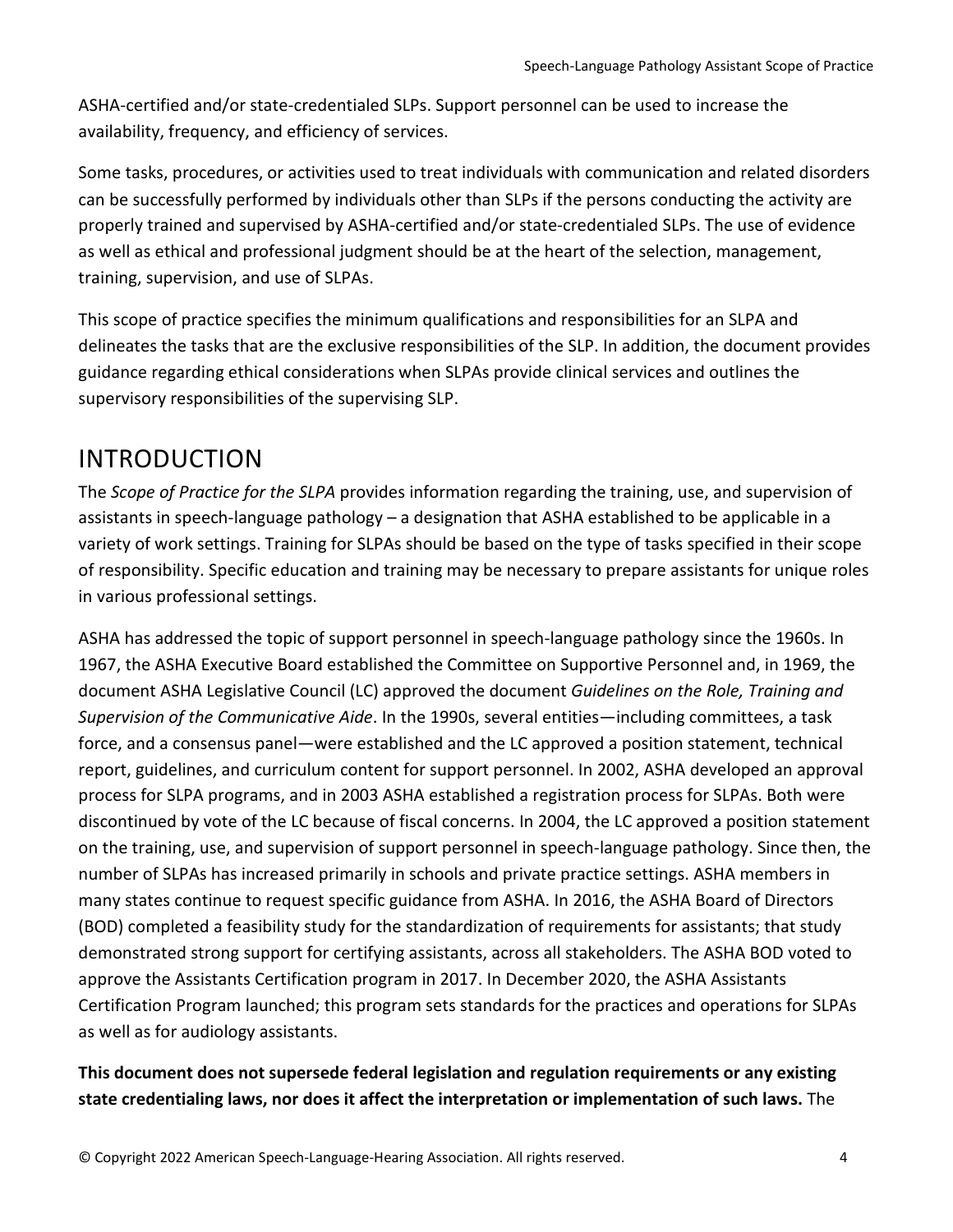document may serve, however, as a guide for the development of new laws or, at the appropriate time, for revising existing licensure laws.

### <span id="page-4-0"></span>STATEMENT OF PURPOSE

The purpose of this document is to define what is within and outside the scope of responsibilities for SLPAs who work under the supervision of properly credentialed SLPs. The following aspects are addressed:

- parameters for education and professional development for SLPAs
- SLPAs' responsibilities within and outside the scope of practice
- varied practice settings
- information for others (e.g., special educators, parents, consumers, health professionals, payers, regulators, members of the general public) regarding services that SLPAs perform
- information regarding the ethical and liability considerations for the supervising SLP and the SLPA
- supervisory requirements for the SLP and the SLPA.

### <span id="page-4-1"></span>MINIMUM REQUIREMENTS FOR AN SLPA

An SLPA must complete an approved course of academic study, complete a supervised clinical experience, successfully pass the ASHA Assistants Certification Exam, **meet credentialing requirements for the state in which they practice**, and receive orientation as well as on-the-job training of SLPA responsibilities specific to the setting.

The minimum educational, clinical, and examination requirements for all SLPAs are outlined in the subsections below:

#### <span id="page-4-2"></span>THREE EDUCATIONAL OPTIONS

An SLPA has three educational options:

- 1. Completion of an SLPA program from a regionally accredited institution (e.g., an associate degree, a technical training program, a certificate program).
	- **OR**
- 2. Receipt of a bachelor's degree in communication sciences and disorders from a regionally accredited institution AND completion of **ASHA education modules**.

#### **OR**

- 3. Receipt of a bachelor's degree in a field other than communication sciences and disorders AND completion of [ASHA education modules](https://www.asha.org/certification/prerequisite-courses-for-assistants-certification/#Online-Modules) AND successful completion of coursework from a regionally or nationally accredited institution in all of the following areas:
	- introductory or overview course in communication disorders
	- phonetics
	- speech sound disorders
	- language development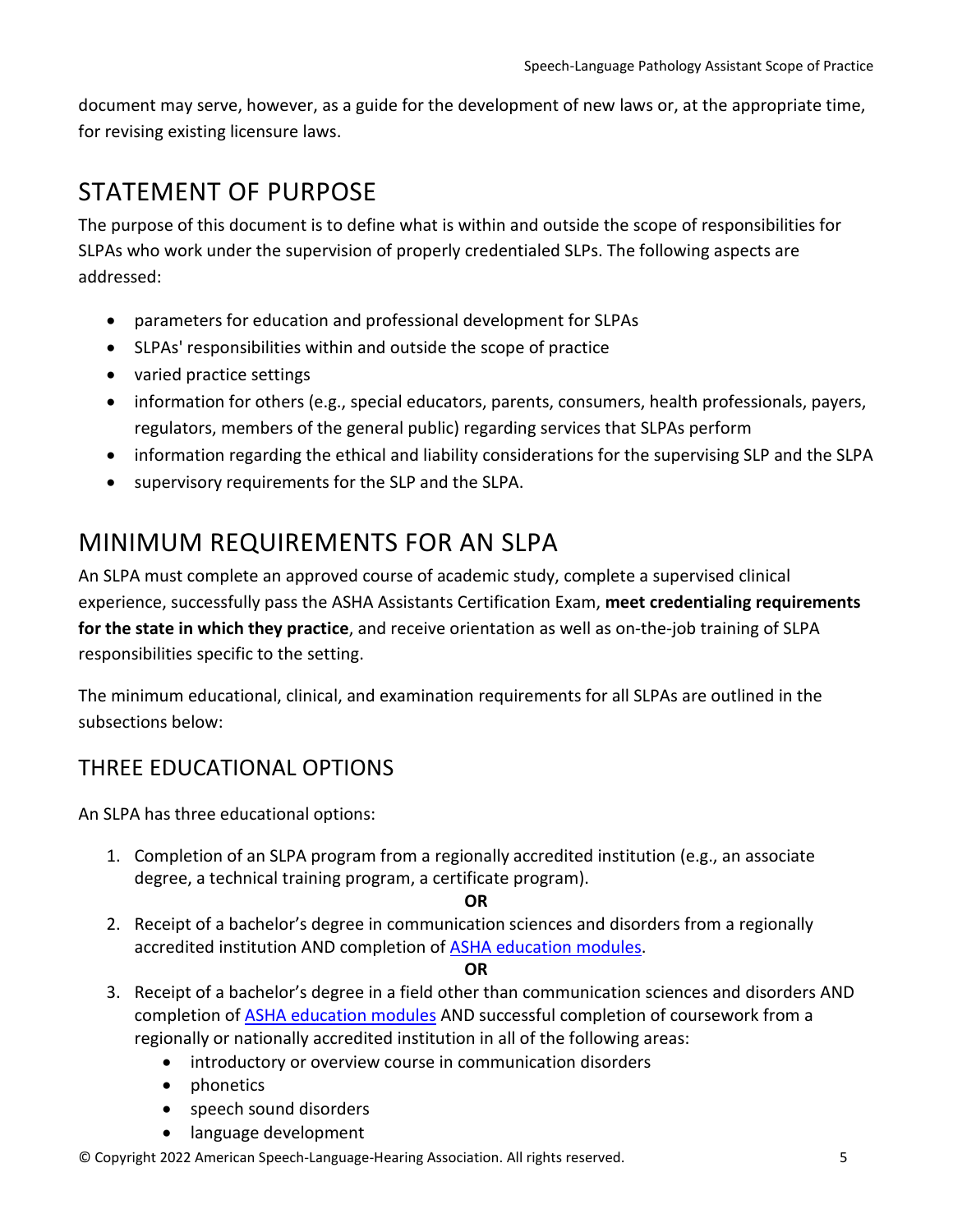- language disorders
- anatomy and physiology of speech and hearing mechanisms

#### <span id="page-5-0"></span>ADDITIONAL REQUIREMENTS

In addition to having satisfied one of the above three educational options, the SLPA must also meet all the following three requirements:

- 1. Completion of a supervised clinical experience that consists of a minimum of one hundred (100) hours under the direct supervision of an ASHA certified SLP. The supervising SLP must meet all [ASHA certification and supervising requirements](https://www.asha.org/certification/supervision-requirements/) and state credentialing requirements.
- 2. Achieve a passing score on the [ASHA Assistants Certification Exam.](https://www.asha.org/certification/assistants-certification-exam/)
- 3. Meet all [state credentialing requirements.](https://www.asha.org/advocacy/state/)

### <span id="page-5-1"></span>EXPECTATIONS OF AN SLPA

The following list details of the roles and performance expectations of an ASHA-certified SLPA:

- Adhere to all applicable state laws and rules regulating the practice of speech-language pathology.
- Adhere to the responsibilities for SLPAs specified in this scope of practice document and in state requirements.
- Avoid performing tasks or activities that are the exclusive responsibility of the SLP.
- Perform only those tasks approved by the supervising SLP.
- Work only in settings for which the SLPA has been trained and in which state regulations allow for SLPA employment.
- Deliver services only with an ASHA-certified and state licensed SLP providing direct and indirect supervision on a regular and systematic basis. Frequency and type of supervision should be based on the SLPA's competencies, and the caseload need, both of which are determined by the supervising SLP.
- Conduct oneself ethically within the *[ASHA Assistant's Code of Conduct](https://www.asha.org/policy/Assistants-Code-of-Conduct/)* (ASHA, 2020b) and state ethical codes.
- Self-advocate for needed supervision and training and for adherence to this SLPA scope of practice and other requirements.
- Provide culturally responsive services while communicating and collaborating with students, patients, clients, the supervising SLP, colleagues, families, caregivers, and other stakeholders.
- Actively pursue continuing education and professional development activities.
- Obtain information regarding availability and need for liability insurance.

### <span id="page-5-2"></span>RESPONSIBILITIES WITHIN THE SCOPE OF PRACTICE FOR SLPAS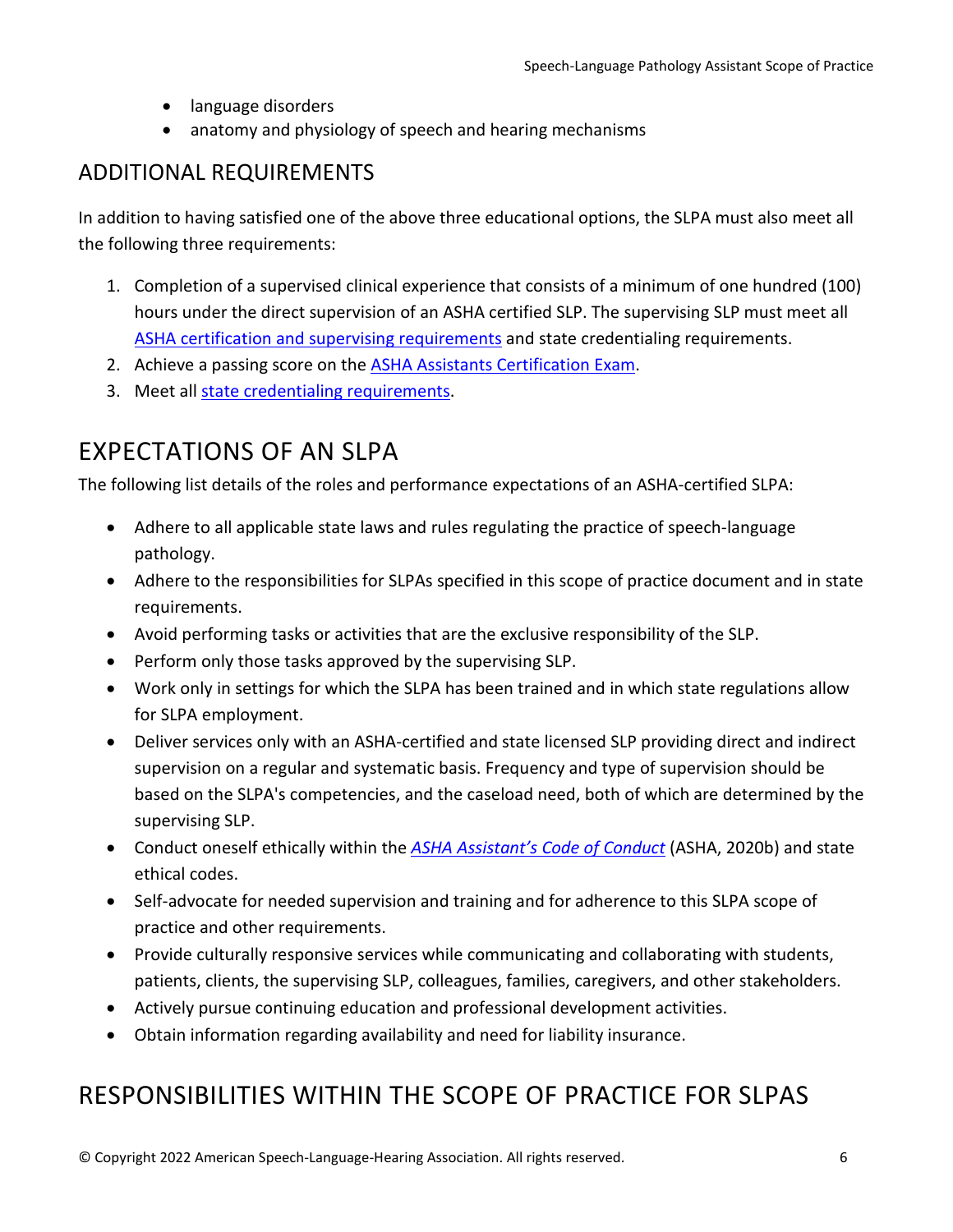The supervising SLP retains full legal and ethical responsibility for students, patients, and clients served but may delegate specific tasks to the SLPA. The SLPA may execute components of services as specified by the SLP in the plan of care. Services performed by the SLPA are only those within the scope of practice and are tasks that the SLPA has the training and skill to perform as verified by the supervising SLP. The SLP must provide appropriate and adequate direct and indirect supervision to ensure quality care for all persons served. The amount of supervision may vary depending on the case's complexity and the SLPA's experience. Under no circumstances should the use of an SLPA's services (a) violate the *[ASHA](https://www.asha.org/code-of-ethics/)  [Code of Ethics](https://www.asha.org/code-of-ethics/)* (2016a) or the *[ASHA Assistants Code of Conduct](https://www.asha.org/policy/Assistants-Code-of-Conduct/)* (2020b) or (b) negatively impact the quality of services. An SLPA's services are designed to enhance the quality of care provided by the SLP.

Decisions regarding the tasks that are appropriate to assign to the SLPA should be made by the supervising SLP in collaboration with the SLPA. The SLPA is responsible for communicating their knowledge, experience, and self-assessment of competence with specific skills to the supervising SLP. It is the SLP's responsibility to observe the SLPA performing specific tasks; to provide feedback regarding clinical performance; to recommend or provide education and training to develop skills to meet the needs of the students, patients, and clients served; and to validate the SLPA's competence. The SLPA's competence in practice areas can be determined by observations, collaboration between the supervising SLP and the SLPA, as well as other resources deemed significant by the supervisor/supervisee pair.

If the SLPA has demonstrated the necessary competencies and the supervising SLP provides the appropriate amount and type of supervision, the SLPA may engage in or assigned to perform the following tasks:

- service delivery
- culturally responsive practices
- responsibilities for all practitioners
- responsibilities for practitioners who use multiple languages
- administration and support
- prevention and advocacy.

### <span id="page-6-0"></span>SERVICE DELIVERY

The SLPA should engage in the following activities when performing necessary tasks related to speechlanguage service provision:

- Self-identifying (e.g., verbally, in writing, signage, titles on name badges, etc.) as an SLPA to students, patients, clients, families, staff, and others.
- Exhibiting compliance with federal, state, and local regulations including: The Health Insurance Portability and Accountability Act (HIPAA), the Family Educational Rights and Privacy Act (FERPA); reimbursement requirements; and state statutes and rules regarding SLPA education, training, and scope of practice.
- Administering and scoring screenings for clinical interpretation by the SLP.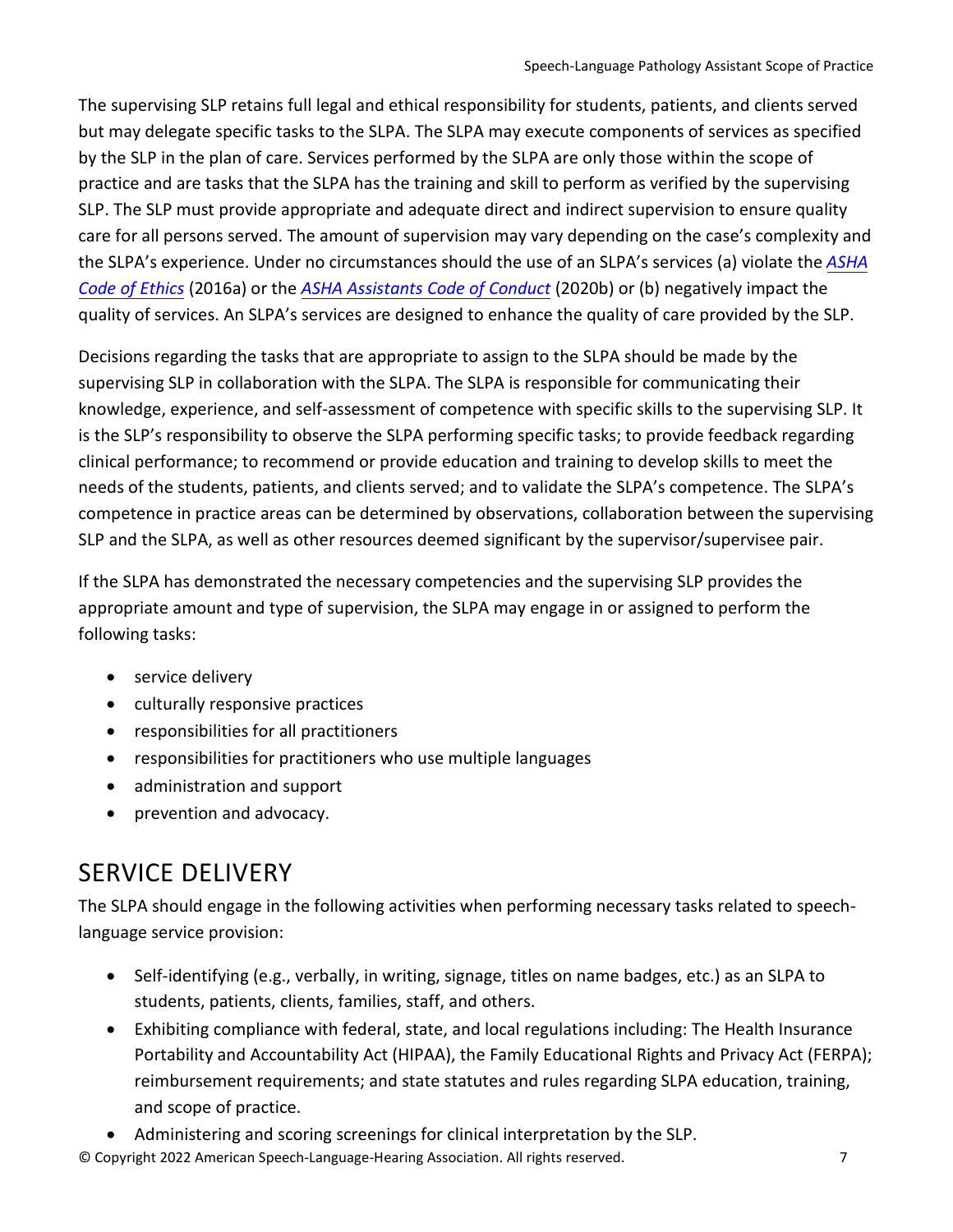- Assisting the SLP during assessment of students, patients, and clients (e.g., setting up the testing environment, gathering and prepping materials, taking notes as advised by the SLP, etc.).
- Administering and scoring assessment tools that (a) the SLPA meets the examiner requirements specified in the examiner's manual and (b) the supervising SLP uses to verify the SLPA's competence in administration, exclusive of clinical interpretation.
- Administering and scoring progress monitoring tools exclusive of clinical interpretation if (a) the SLPA meets the examiner requirements specified in the examiner's manual and (b) the supervisor has verified the SLPA's competence in administration.
- Implementing documented care plans or protocols (e.g., individualized education plan [IEP], individualized family service plan [IFSP], treatment plan) developed and directed by the supervising SLP.
- Providing direct therapy services addressing treatment goals developed by the supervising SLP to meet the needs of the student, patient, client, and family.
- Adjusting and documenting the amount and type of support or scaffolding provided to the student, patient, or client in treatment to facilitate progress.
- Developing and implementing activities and materials for teaching and practice of skills to address the goals of the student, patient, client, and family per the plan of care developed by the supervising SLP.
- Providing treatment through a variety of service delivery models (e.g., individual, group, classroom-based, home-based, co-treatment with other disciplines) as directed by the supervising SLP.
- Providing services via telepractice to students, patients, and clients who are selected by the supervising SLP.
- Documenting student, patient, or client performance (e.g., collecting data and calculating percentages for the SLP to use; preparing charts, records, and graphs) and report this information to the supervising SLP in a timely manner.
- Providing caregiver coaching (e.g., model and teach communication strategies, provide feedback regarding caregiver-child interactions) for facilitation and carryover of skills.
- Sharing objective information (e.g., accuracy in speech and language skills addressed, participation in treatment, response to treatment) regarding student, patient, and client performance to students, patients, clients, caregivers, families and other service providers without interpretation or recommendations as directed by the SLP.
- Programming augmentative and alternative communication (AAC) devices.
- Providing training and technical assistance to students, patients, clients, and families in the use of AAC devices.
- Developing low-tech AAC materials for students, patients, and clients.
- Demonstrating strategies included in the feeding and swallowing plan developed by the SLP and share information with students, patients, clients, families, staff, and caregivers.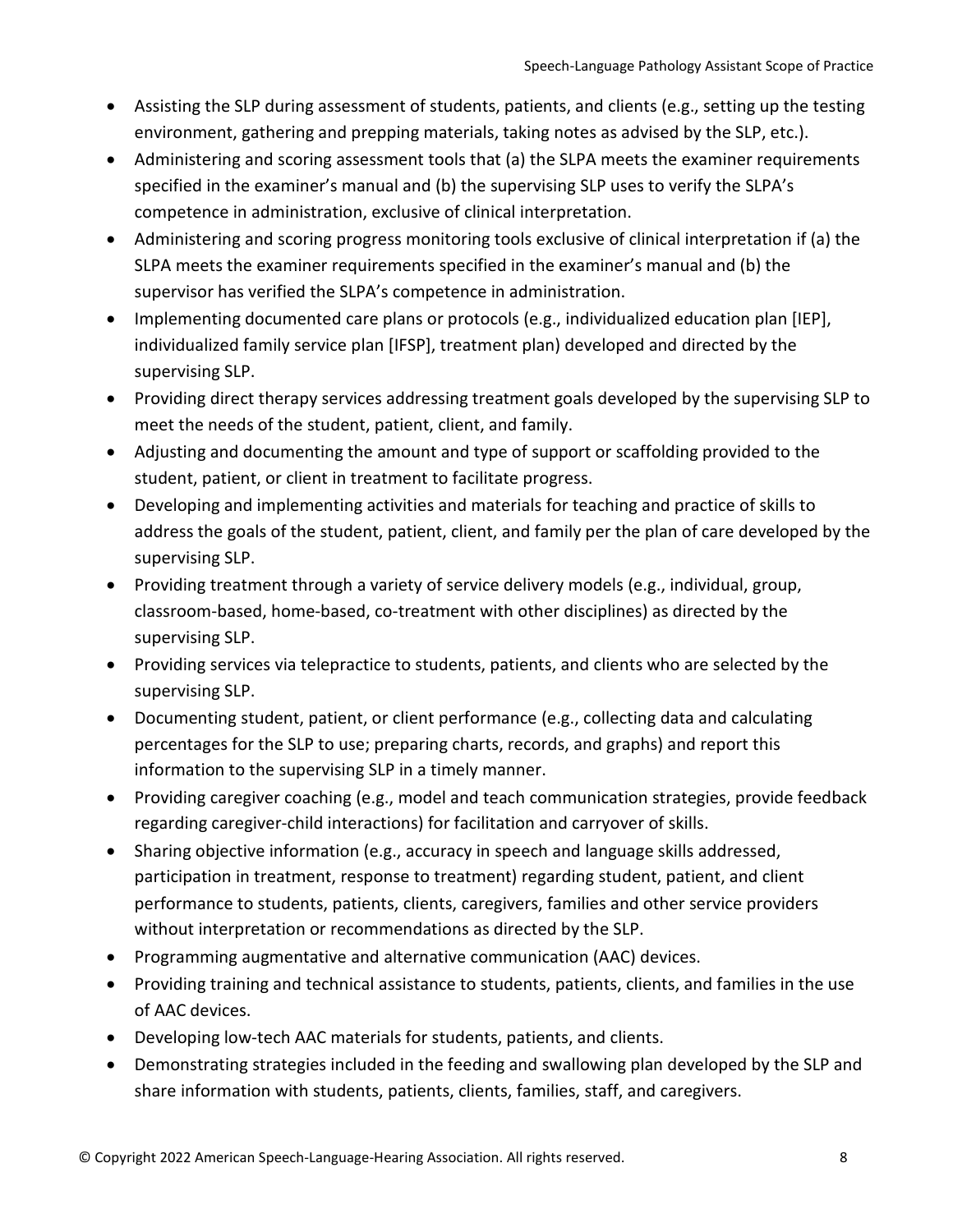• Assisting students, patients, and clients with feeding and swallowing skills developed and directed by the SLP when consuming food textures and liquid consistencies.

# <span id="page-8-0"></span>CULTURALLY RESPONSIVE PRACTICES

Cultural responsiveness has been described as providing individuals "with a broader perspective from which to view our behaviors as they relate to our actions with individuals across a variety of cultures that are different from our own" (Hyter & Salas-Provance, 2019, p.7).

Engaging in culturally responsive practices refers to the "explicit use of culturally based care and health knowledge in sensitive, creative, and meaningful ways" (Leininger, 2002, p. 84). It is important to remember that cultural and linguistic backgrounds exist on a continuum and not all individuals will exhibit characteristics of one group at any given time. Practitioners must meet the student, patient, client, and their families or caregivers in a space of mutual understanding and respect.

Not only is the supervising SLP responsible for engaging in these practices, but they should also train and provide support for the SLPA to develop these skills

#### <span id="page-8-1"></span>RESPONSIBILITIES FOR SLPS AND SLPAS

All practitioners have the following responsibilities related to cultural and linguistic supports:

- Adjust communication style and expectations to meet the needs of clients, patients, and students from different cultural groups and to provide services in a culturally responsive manner. For more information, see the ASHA Practice Portal on *[Cultural Competence](https://www.asha.org/practice-portal/professional-issues/cultural-competence/)* [ASHA, n.d.-b].
- Provide information to families and staff regarding the influence of first language on the development of communication and related skills in a second language (under the direction of the supervising SLP).
- Develop an understanding of the family dynamic from a cultural perspective to effectively engage in meetings surrounding intake, discussions of the therapy plan of care and other communication scenarios surrounding practices for addressing communication concerns
- Engage in continuing education and training opportunities focusing on the assessment and intervention process when working with individuals from culturally and linguistically diverse backgrounds.

#### <span id="page-8-2"></span>RESPONSIBILITIES FOR PRACTITIONERS WHO USE MULTIPLE LANGUAGES

Based on prior training and experiences in working with multilingual students, patients or clients and their families, the SLPA may engage in the following tasks:

• Assist the SLP with interpretation and translation in the student's, patient's, or client's first language during screening and assessment activities exclusive of clinical interpretation of results. For more information, see *[Issues in Ethics: Cultural and Linguistic Competence](https://www.asha.org/practice/ethics/cultural-and-linguistic-competence/)* (ASHA 2017) and the ASHA Practice Portal Page on *[Bilingual Service Delivery](https://www.asha.org/practice-portal/professional-issues/bilingual-service-delivery/)* (ASHA, n.d.-a)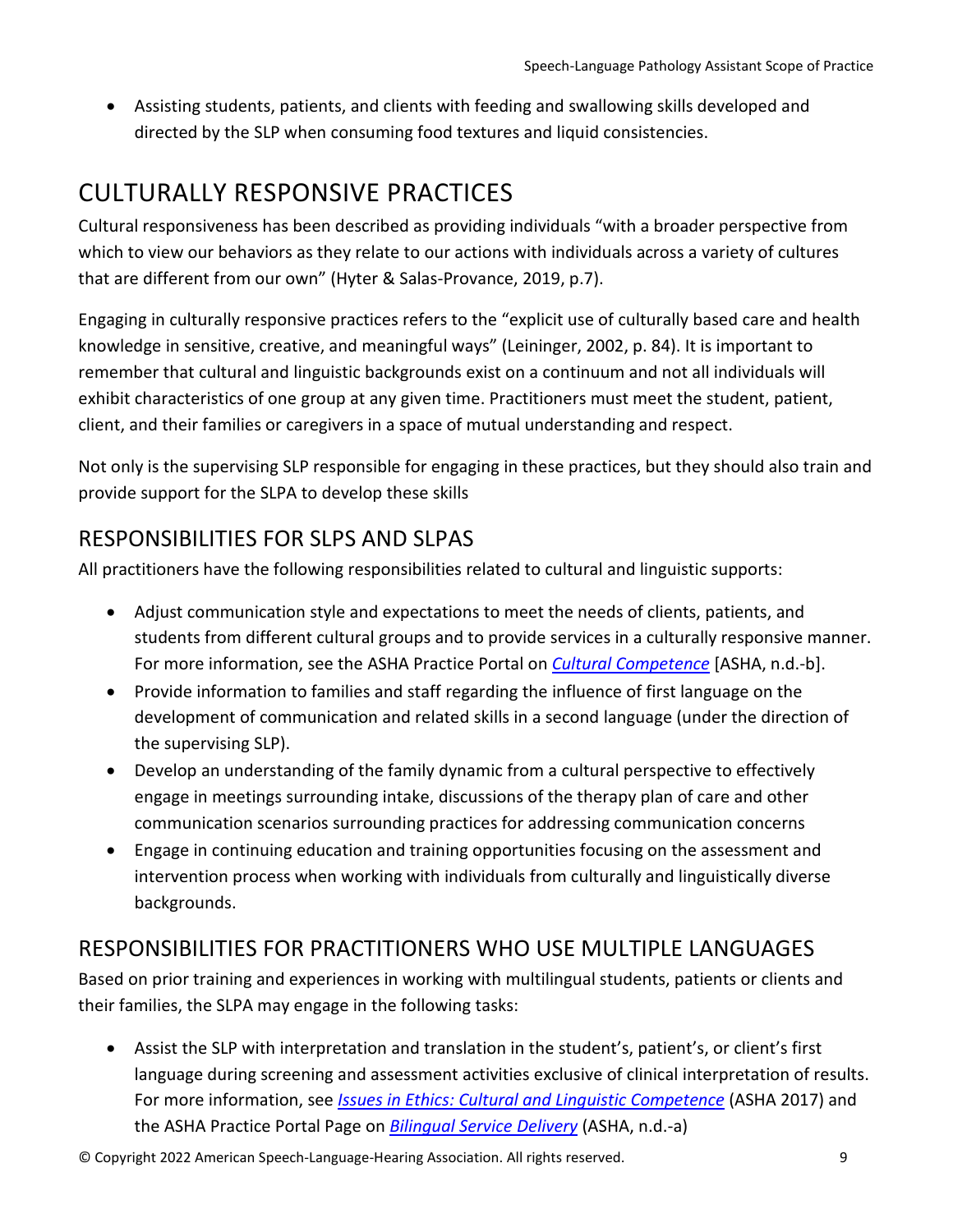- Interpret for students, patients, clients, and families who communicate using a language other than English, when the provider has received specialized training with interpreting skills in the student's, patient's, or client's first language. For more information, see *[Issues in Ethics: Cultural](https://www.asha.org/practice/ethics/cultural-and-linguistic-competence/) [and Linguistic Competence](https://www.asha.org/practice/ethics/cultural-and-linguistic-competence/)* (ASHA 2017) and the ASHA Practice Portal Page on *[Bilingual Service](https://www.asha.org/practice-portal/professional-issues/bilingual-service-delivery/) [Delivery](https://www.asha.org/practice-portal/professional-issues/bilingual-service-delivery/)* (ASHA, n.d.-a)
- Provide services in another language for individuals who communicate using a language other than English or for those who are developing English language skills. Such services are based on the provider's skills and knowledge of the language spoken by the student, patient, or client. For more information, see *[Issues in Ethics: Cultural and Linguistic Competence](https://www.asha.org/practice/ethics/cultural-and-linguistic-competence/)* (ASHA 2017) and the ASHA Practice Portal Page on *[Bilingual Service Delivery](https://www.asha.org/practice-portal/professional-issues/bilingual-service-delivery/)* (ASHA, n.d.-a).

# <span id="page-9-0"></span>ADMINISTRATIVE SUPPORT

Depending on the setting, adequate training, and guidance from the supervising SLP, the SLPA may:

- assist with clerical duties and site operations (e.g., scheduling, recordkeeping, maintaining inventory of supplies and equipment);
- perform safety checks and maintenance of equipment, and
- prepare materials for screening, assessment, and treatment services.

# <span id="page-9-1"></span>PREVENTION AND ADVOCACY

Depending on the setting, adequate training, and guidance from the supervising SLP, the SLPA may

- present primary prevention information to individuals and groups known to be at risk for communication and swallowing disorders;
- promote early identification and early intervention activities;
- advocate for individuals and families through community awareness, health literacy, education, and training programs to promote and facilitate access to full participation in communication including addressing the social determinants of health and health disparities;
- provide information to emergency response agencies for individuals who have communication, swallowing, and/or related disorders;
- advocate at the local, state, and national levels for improved public policies affecting access to services and research funding;
- support the supervising SLP in research projects, in-service training, marketing, and public relations programs; and
- participate actively in professional organizations.

# <span id="page-9-2"></span>RESPONSIBILITIES OUTSIDE THE SCOPE OF PRACTICE FOR SPEECH-LANGUAGE PATHOLOGY ASSISTANTS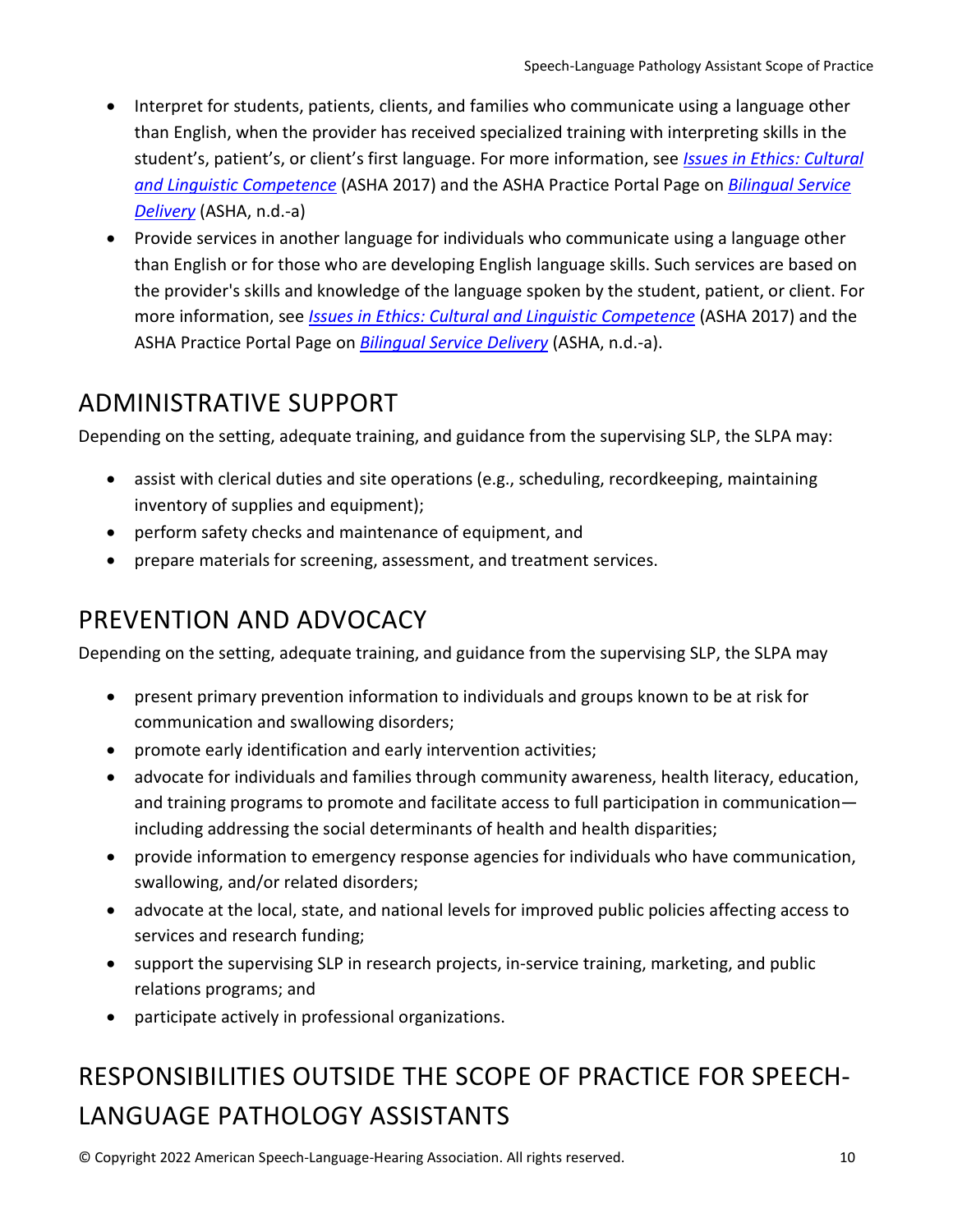There is potential for misuse of an SLPA's services, particularly when responsibilities are delegated by other staff members (e.g., administrators, nursing staff, physical therapists, occupational therapists, psychologists, etc.) without the approval of the supervising SLP. It is highly recommended that this *ASHA SLPA Scope of Practice* as well as the *[ASHA Code of Ethics](https://www.asha.org/Code-of-Ethics/)* (ASHA, 2016a) and the *[ASHA Assistants Code of](https://www.asha.org/policy/Assistants-Code-of-Conduct/)  [Conduct](https://www.asha.org/policy/Assistants-Code-of-Conduct/)* (ASHA, 2020b) be reviewed with all personnel involved when employing an SLPA. It should be emphasized that an individual's communication and/or related disorders and/or other factors may preclude the use of services from anyone other than an ASHA-certified and/or licensed SLP. The SLPA should not perform any task without the approval of the supervising SLP. The student, patient, or client should be informed that they are receiving services from an SLPA under the supervision of an SLP.

#### **The SLPA should** *NOT* **engage in any of the following activities:**

- representing themselves as the SLP;
- interpreting assessment tools for the purpose of diagnosing disability, determining eligibility or qualification for services;
- administering or interpreting feeding and/or swallowing screenings, checklists, and assessments;
- diagnosing communication and feeding/swallowing disorders;
- developing or determining the feeding and/or swallowing strategies or precautions for students, patients, and clients;
- disclosing clinical or confidential information (e.g., diagnosis, services provided, response to treatment) either orally or in writing to individuals who have not been approved by the SLP to receive information unless mandated by law;
- writing, developing, or modifying a student's, patient's, or client's plan of care in any way;
- making referrals for additional services;
- assisting students, patients, and clients without following the individualized plan of care prepared by the ASHA certified SLP;
- assisting students, patients, and clients without access to supervision;
- selecting AAC systems or devices;
- treating medically fragile students, patients, and clients without 100% direct supervision;
- performing procedures that require specialized knowledge and training (e.g., vocal tract prosthesis shaping or fitting, vocal tract imaging);
- providing input in care conferences, case conferences, or any interdisciplinary team meeting without the presence or prior approval of the supervising SLP or other designated SLP;
- providing interpretative information to the student, patient, client, family, or others regarding the student's, patient's, or client's status or service;
- signing or initialing any formal documents (e.g., plans of care, reimbursement forms, reports) without the supervising SLP's co-signature;
- discharging a student, patient, or client from services.

### <span id="page-10-0"></span>PRACTICE SETTINGS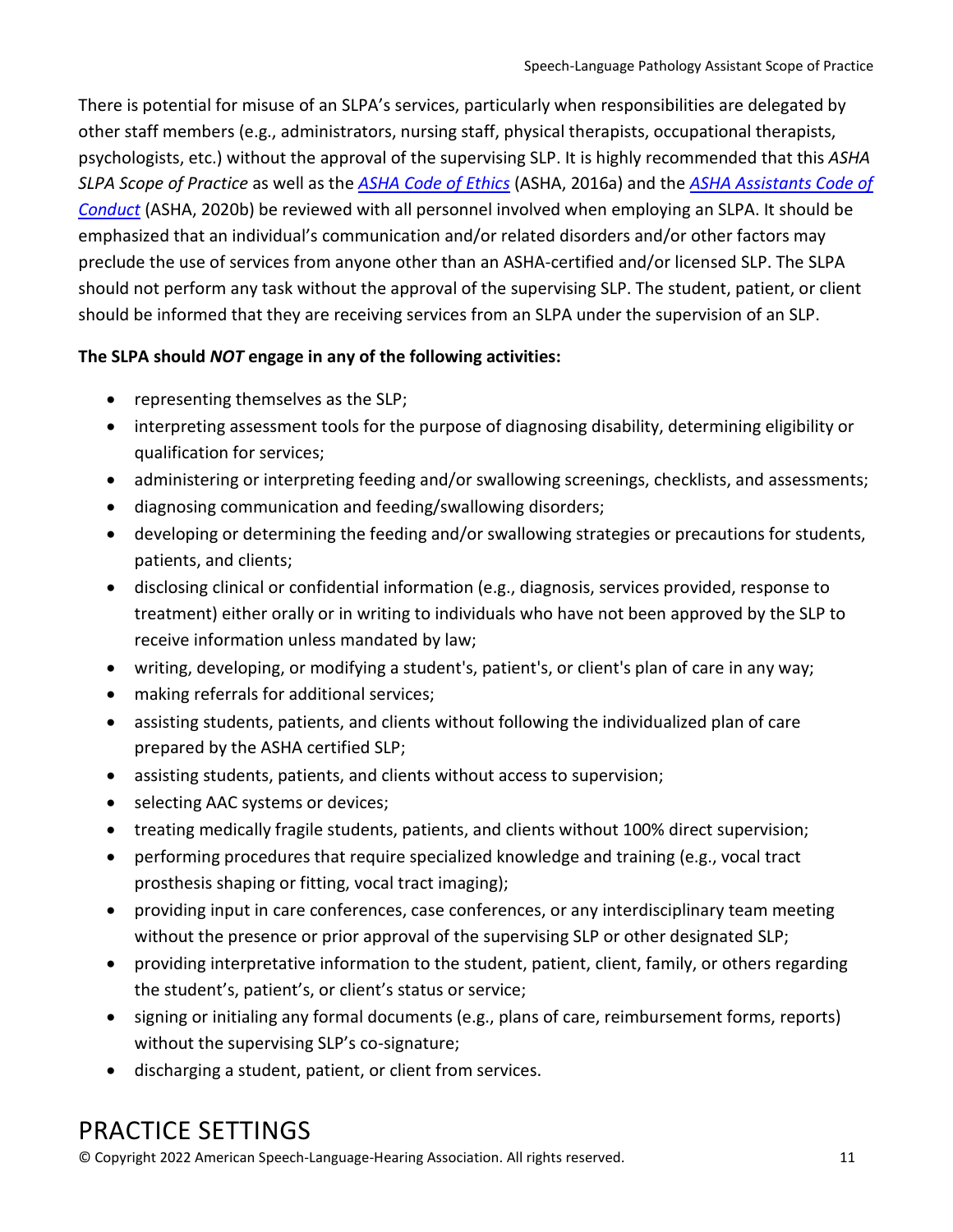Under the specified guidance and supervision of an ASHA-certified and/or state-credentialed SLP, SLPAs may provide services in a wide variety of settings, which may include, but are not limited to, the following:

- public, private, and charter elementary and secondary schools
- early intervention settings (e.g., homes, preschools, daycare settings)
- hospitals (inpatient and outpatient)
- residential health care settings (e.g., long-term care and skilled nursing facilities)
- nonresidential health care settings (e.g., adult daycare, home health services, and clinics)
- private practice settings
- university/college clinics
- research facilities
- corporate and industrial settings
- student's, patient's, or client's residences

### <span id="page-11-0"></span>ETHICAL CONSIDERATIONS

ASHA strives to ensure that its members and certificate holders preserve the highest standards of integrity and ethical practice. ASHA maintains two separate documents that set forth the fundamentals of ethical conduct in the professions. The *[ASHA Code of Ethics](https://www.asha.org/Code-of-Ethics/)* (2016a) sets forth the fundamental principles and rules deemed essential for SLPs. This code applies to every individual who is (a) an ASHA member, whether certified or not, (b) a nonmember holding the ASHA Certificate of Clinical Competence, (c) an applicant for membership or certification, or (d) a Clinical Fellow seeking to fulfill standards for certification.

The *[ASHA Assistants Code of Conduct](https://www.asha.org/policy/Assistants-Code-of-Conduct/)* (2020b) sets forth the principles and fundamentals of ethical practice for SLPAs. The Assistants Code of Conduct applies to all ASHA-certified audiology and speechlanguage pathology assistants, as well as applicants for assistant certification. It defines the SLPA's role in the provision of services under the SLP's supervision and provides a framework to support decisionmaking related to the SLPA's actions. The Assistants Code of Conduct holds assistants to the same level of ethical conduct as the supervising SLP with respect to responsibilities to people served professionally, the public, and other professionals; however, it does not address ethics in supervision and other duties that are outside the SLPA Scope of Practice.

It is imperative that the supervising SLP and the SLPA are knowledgeable about the provisions of both codes and that they behave in a manner consistent with the principles and rules outlined in the ASHA Code of Ethics and the ASHA Assistants Code of Conduct. Because the ethical responsibility for students, patients, and clients--or for subjects in research studies--cannot be delegated, the supervising SLP takes overall responsibility for the actions of any SLPA when that SLPA is performing their assigned duties. If the SLPA engages in activities that violate the Assistants Code of Conduct, then the supervising SLP may be found in violation of the Code of Ethics--if it is found that adequate oversight has not been provided.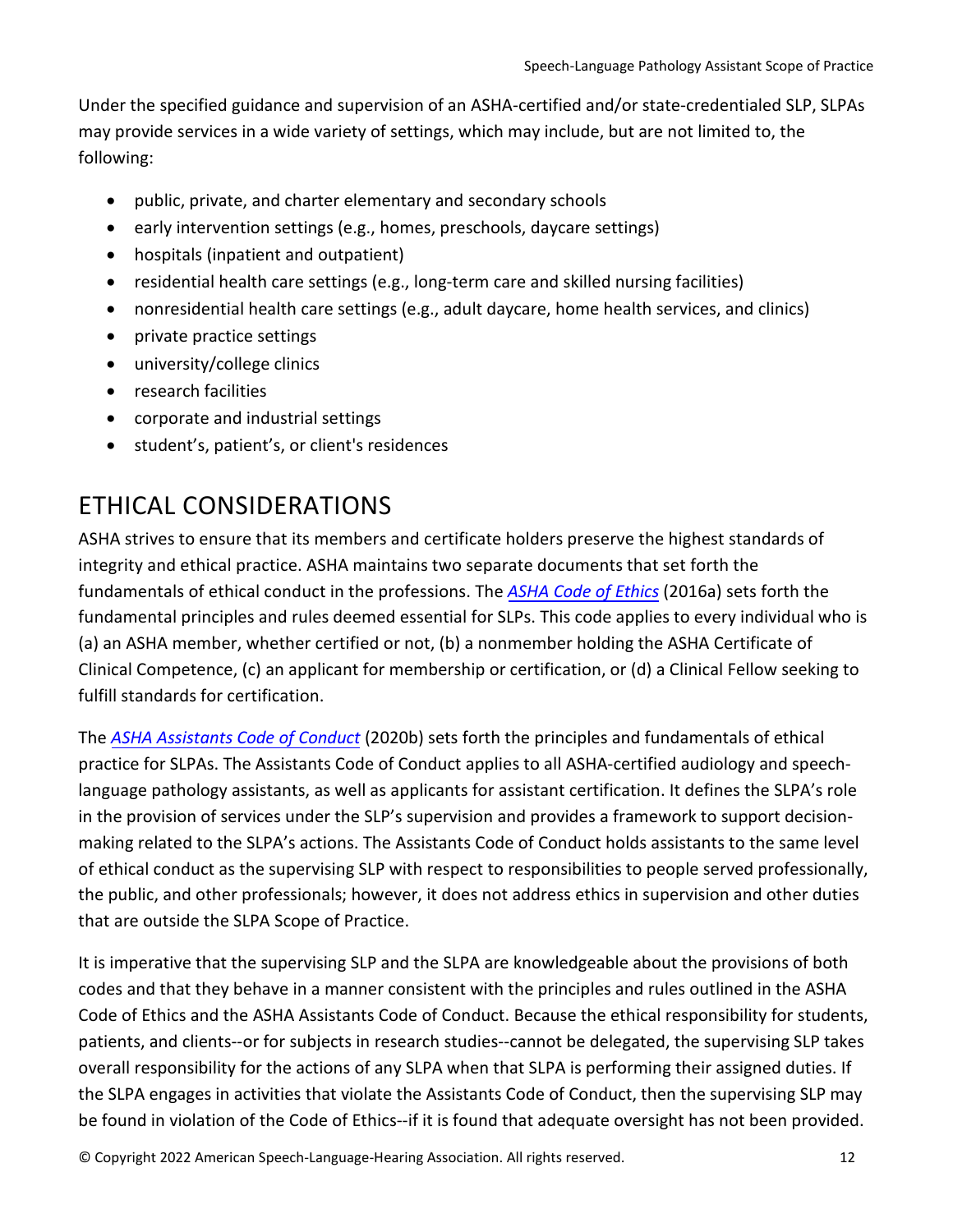The following principles and rules of the Code of Ethics specifically address issues that are pertinent when an SLP supervises SLPAs in the provision of services or when conducting research. Failure to comply with principles and rules related to supervisory activities in the Code of Ethics or failure to ensure that the SLPA complies with the Assistants Code of Conduct could result in a violation of the Code of Ethics by the supervisor.

**Principle of Ethics I, Rule of Ethics A:** Individuals shall provide all clinical services and scientific activities competently.

#### **Guidance:**

The supervising SLP must ensure that all services, including those provided directly by the SLPA, meet practice standards, and are administered competently. The supervising SLP is responsible for providing training as needed or requested by the SLPA, identifying the services that the SLPA is competent to perform, monitoring the provision of those services to ensure quality of care, and intervening to correct the actions of the SLPA as needed.

**Principle of Ethics I, Rule of Ethics D:** Individuals shall not misrepresent the credentials of aides, assistants, technicians, support personnel, students, research interns, Clinical Fellows, or any others under their supervision, and they shall inform those they serve professionally of the name, role, and professional credentials of persons providing services.

#### **Guidance:**

The supervising SLP must ensure that students, patients, clients, caregivers, and research subjects are informed of the title and qualifications of the SLPA. This is not a passive responsibility; that is, the supervisor must make this information easily available and understandable to the students, patients, clients, caregivers, and research subjects and not rely on the individual to inquire about or ask directly for this information.

**Principle of Ethics I, Rule of Ethics E:** Individuals who hold the Certificate of Clinical Competence may delegate tasks related to the provision of clinical services to aides, assistants, technicians, support personnel, or any other persons only if those persons are adequately prepared and are appropriately supervised. The responsibility for the welfare of those being served remains with the certified individual.

#### **Guidance:**

The supervising SLP is responsible for providing appropriate and adequate direct and indirect supervision to ensure that the services provided are appropriate and meet practice standards. The SLP must consider student, patient, or client needs and the SLPA's knowledge and skills to determine what constitutes appropriate supervision, which may be more than the minimum required in state regulations. The SLP must document supervisory activities and adjust the amount and type of supervision to ensure that the Code of Ethics and Assistants Code of Conduct are followed.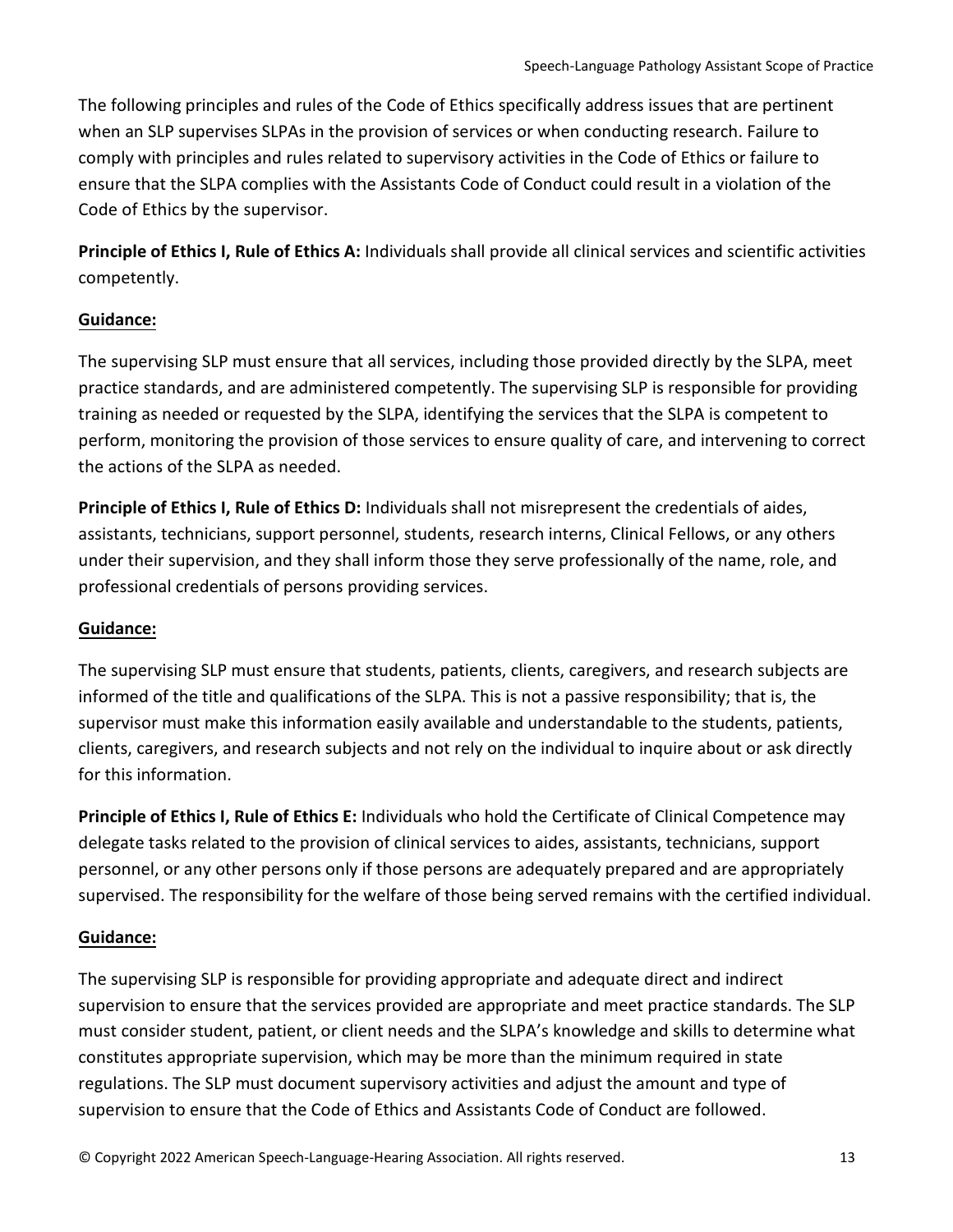**Principle of Ethics I, Rule of Ethics F:** Individuals who hold the Certificate of Clinical Competence shall not delegate tasks that require the unique skills, knowledge, judgment, or credentials that are within the scope of their profession to aides, assistants, technicians, support personnel, or any nonprofessionals over whom they have supervisory responsibility.

#### **Guidance:**

The supervising SLP is responsible for monitoring the professional activities performed by the SLPA and ensuring that they remain within the guidelines set forth in the ASHA SLPA Scope of Practice and applicable state and facility guidelines. In some cases, ASHA requirements may differ from state regulations. ASHA requirements do not supersede state licensure laws or affect the interpretation or implementation of such laws. The supervising SLP should ensure that the highest standards of ethical conduct are maintained.

**Principle of Ethics II, Rule of Ethics A:** Individuals who hold the Certificate of Clinical Competence shall engage in only those aspects of the professions that are within the scope of their professional practice and competence, considering their certification status, education, training, and experience.

#### **Guidance:**

The supervising SLP is responsible for ensuring that they have the skills and competencies needed to provide appropriate supervision. This includes completion of required continuing education in supervision and may include seeking additional continuing education in supervision to remain current in this area.

**Principle of Ethics II, Rule of Ethics E:** Individuals in administrative or supervisory roles shall not require or permit their professional staff to provide services or conduct research activities that exceed the staff member's certification status, competence, education, training, and experience.

#### **Guidance:**

The supervising SLP must ensure that the SLPA only performs those activities that are defined as appropriate for the level of training and experience and in accordance with applicable state regulations and facility guidelines. If the SLPA exceeds the practice role that has been defined for them, the SLP must intervene to correct the actions of the SLPA as needed.

**Principle of Ethics III, Rule of Ethics D:** Individuals shall not defraud through intent, ignorance, or negligence or engage in any scheme to defraud in connection with obtaining payment, reimbursement, or grants and contracts for services provided, research conducted, or products dispensed.

#### **Guidance:**

States and third-party payers (e.g., insurance, Medicaid) vary in their policies regarding recognition of SLPAs as approved service providers, rate of reimbursement for assistant-level services, and other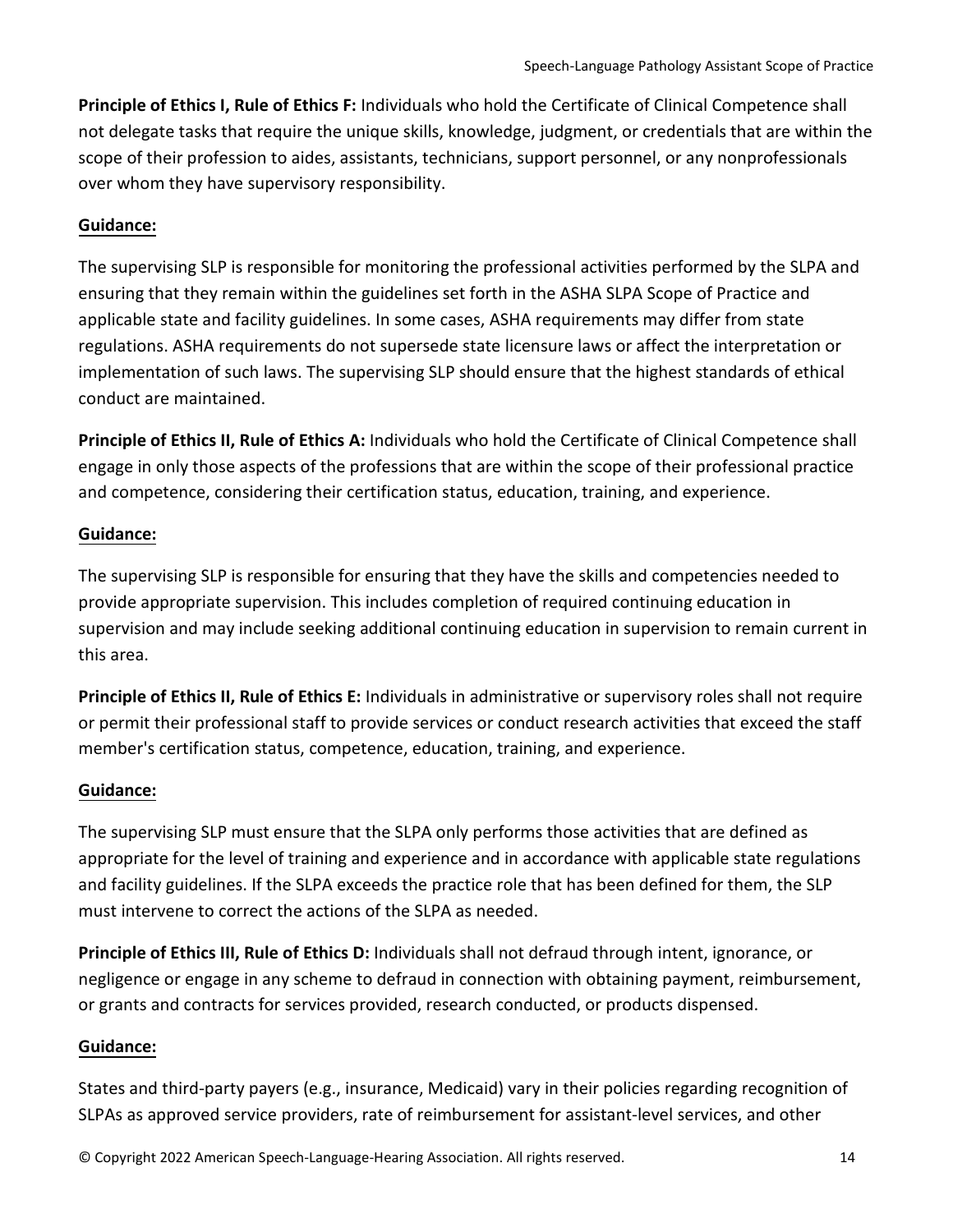policies. The supervising SLP and SLPA are jointly responsible for knowing and understanding federal and state regulations and individual payer policies, billing for services at the appropriate level, and providing the amount and type of supervision required by the payer when billing for SLPA services.

**Principle of Ethics IV, Rule of Ethics I:** Individuals shall not knowingly allow anyone under their supervision to engage in any practice that violates the Code of Ethics.

#### **Guidance:**

Because the SLPA provides services as an extension of those provided by the certified SLP, the SLP is responsible for ensuring the SLPA adheres to the Assistants Code of Conduct and monitoring the performance of the SLPA.

# <span id="page-14-0"></span>LIABILITY ISSUES

Individuals who engage in the delivery of services to persons with communication and swallowing disorders are potentially vulnerable to accusations of engaging in unprofessional practices. Therefore, ASHA recommends that SLPAs secure liability insurance as a protection for malpractice. SLPAs should consider the need for liability coverage. Some employers provide it for all employees. Other employers defer to the employee to independently acquire liability insurance. Some universities provide coverage for students involved in practicum and fieldwork. Obtaining or verifying liability insurance coverage is the SLPA's responsibility and needs to be done prior to providing services.

# <span id="page-14-1"></span>GUIDELINES FOR SLP SUPERVISION OF SLPAS

For SLPAs to practice, a supervising SLP must be identified. The following indicates considerations for the supervising SLP:

- qualifications for the supervising SLP
- expectations of the supervising SLP
- considerations for the ratio of SLPs to SLPAs
- requirements for frequency and duration of supervision.

#### <span id="page-14-2"></span>MINIMUM QUALIFICATIONS FOR A SUPERVISING SLP

The minimum qualifications for an SLP to supervise the SLPA include the following:

- Hold the Certificate of Clinical Competence in Speech-Language Pathology (CCC-SLP) from ASHA and/or possess the necessary state-credentials
- Completion of a minimum of 9 months of experience after being awarded ASHA certification (i.e., completion of the 9-month Clinical Fellowship followed by 9 months of experience)
- Completion of a minimum of 2 hours of professional development in clinical instruction/supervision
- Adherence to state guidelines for supervision of the SLPA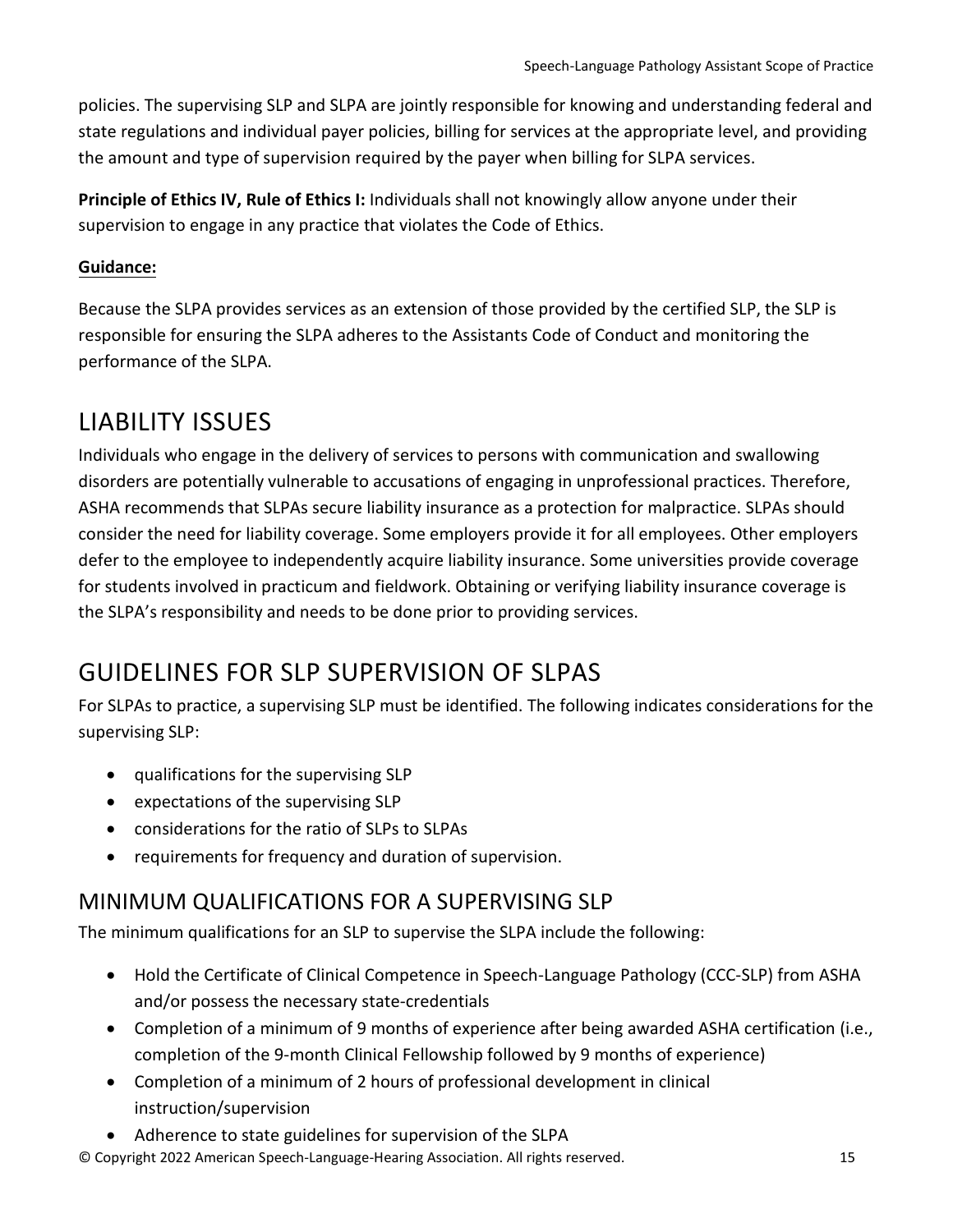• It is recommended that the professional development course taken in clinical instruction or supervision include content related to the supervision of SLPAs

#### <span id="page-15-0"></span>EXPECTATIONS FOR THE SUPERVISING SLP

In addition to the minimum qualifications listed above, the following are additional roles and behavior that are expected of the supervising SLP:

- Adhere to the principles and rules of the ASHA Code of Ethics (ASHA, 2016a)
- Adhere to applicable licensure laws and rules regulating the practice of speech-language pathology
- Conduct ongoing competency evaluations of the SLPAs
- Provide and encourage ongoing education and training opportunities for the SLPA consistent with competency and skills required to meet the needs of the students, patients, and clients served
- Develop, review, and modify treatment plans for students, patients, and clients that the SLPA implements under the supervision of the SLP
- Make all case management decisions
- Adhere to the supervisory responsibilities for SLPs
- Retain legal and ethical responsibility for all students, patients, and clients served
- Maintain an active interest in collaborating with SLPAs

#### <span id="page-15-1"></span>SUPERVISION OF SLPAS

The relationship between the supervising SLP and the SLPA is paramount to the welfare of the student, patient, or client. Because the clinical supervision process is a close, interpersonal experience, the supervising SLP should participate in the selection of the SLPA when possible. It is the SLP's responsibility to design and implement a supervision system that protects the students', patients', and clients' care and that maintains the highest possible standards of quality. The amount and type of supervision must meet (a) minimum requirements as specified in this document and (b) state requirements. Supervision must be based on (a) the needs, competencies, skills, expectations, philosophies, and experience of the SLPA and the supervisor; (b) the needs of students, patients, and clients served; (c) the service setting; (d) the tasks assigned; and (e) other factors. More intense supervision, for example, would be required in such instances as the orientation of a new SLPA; initiation of a new program, equipment, or task; or a change in student, patient, or client status (e.g., medical complications). Functional assessment of the SLPA's skills with assigned tasks should be an ongoing, regular, and integral element of supervision. SLPs and SLPAs should treat each other with respect and should interact in a manner that will provide the best possible outcomes for student, patient, and client care. It is also critical that the SLP and SLPA understand that their language, culture, and experiences will be different within the dyad and across the triad (SLP, SLPA, and patient, client, and student). It is expected that the practitioners stay grounded in cultural responsiveness and culturally responsive practices when engaged in all aspects of interactions.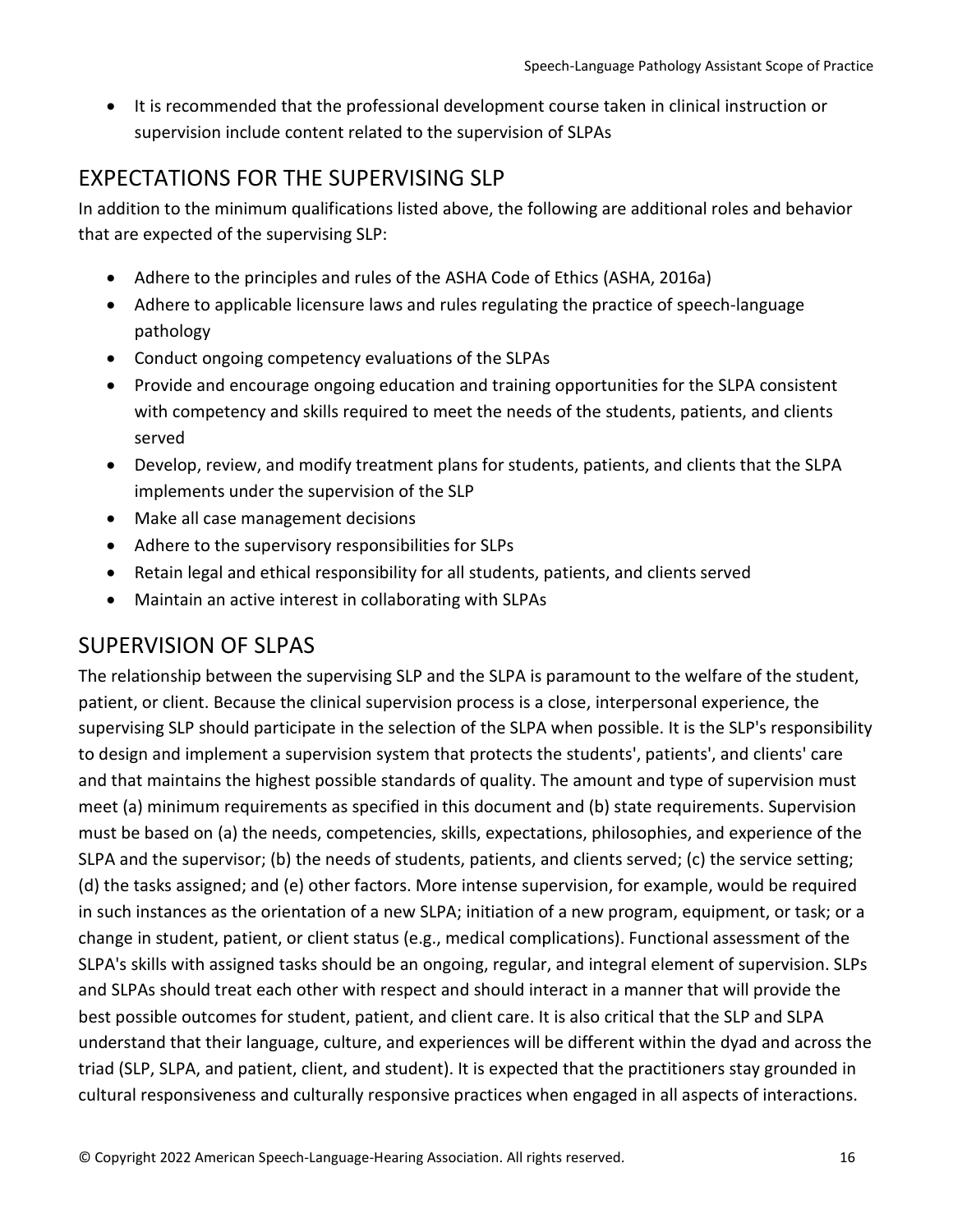As the SLP's supervisory responsibility increases, overall responsibilities will change because the SLP is responsible for the students, patients, and clients as well as supervision of the SLPA. Therefore, adequate time for direct and indirect supervision of the SLPA(s) and caseload management must be allotted as a critical part of the SLP's workload. The purpose of the assistant level position is not to significantly increase the caseload size for SLPs. The specialized skills should be utilized to support the SLP with the care of individuals on the SLP's caseload. Under no circumstances should an assistant have their own caseload.

Diagnosis, treatment, and support of the students, patients, and clients served remains the legal and ethical responsibility of the supervisor. Therefore, the level of supervision required is considered the minimum level necessary for the supervisor to retain direct contact with the students, patients, and clients. The supervising SLP is responsible for designing and implementing a supervisory plan that protects consumer care, maintains the highest quality of practice, and documents the supervisory activities.

#### <span id="page-16-0"></span>SLP-TO-SLPA RATIO

The supervising SLP should determine the appropriate number of assistants whose practice can be supervised within their workload. Although more than one SLP may provide supervision of an SLPA, it is recommended that the SLP not supervise or be listed as a supervisor for more than three full-time equivalent (FTE) SLPAs in any setting. The number of SLPAs who can be appropriately supervised by a single SLP will depend on a variety of factors including caseload characteristics, SLPA experience, and SLP experience. The SLP is responsible for determining how many SLPAs can be supervised while maintaining the highest level of quality for services provided. When multiple SLPs supervise a single SLPA, it is critical that the supervisors coordinate and communicate with each other so that they collectively meet minimum supervisory requirements and ensure that they maintain the highest quality of services.

#### <span id="page-16-1"></span>REQUIREMENTS FOR THE FREQUENCY AND AMOUNT OF SUPERVISION

Supervision requirements may vary based on a variety of factors. The amount and type of supervision required must be consistent with (a) the SLPA's skills and experience; the needs of the students, patients, and clients; (c) the service setting; (d) the tasks assigned; and (e) the laws and regulations that govern SLPAs. To ensure adequate and appropriate supervision, the supervising SLP should outline their expectations in collaboration with the SLPA. As the relationship continues to develop over time, the SLP/SLPA team can decide how and to what extent supervision is needed.

Before the SLPA begins to provide support independently, the supervising SLP must have first contact with all individuals on the caseload. "First contact" includes establishing rapport, gathering baseline data, and securing other necessary documentation to begin (or continue) the plan of care for the student, patient, or client. As the SLP/SLPA team dynamic continues to develop beyond the initial onboarding, minimum ongoing supervision must always include documentation of direct supervision provided by the SLP for each student, patient, or client **at least every 30–60 days (depending on frequency of visits/sessions and setting).**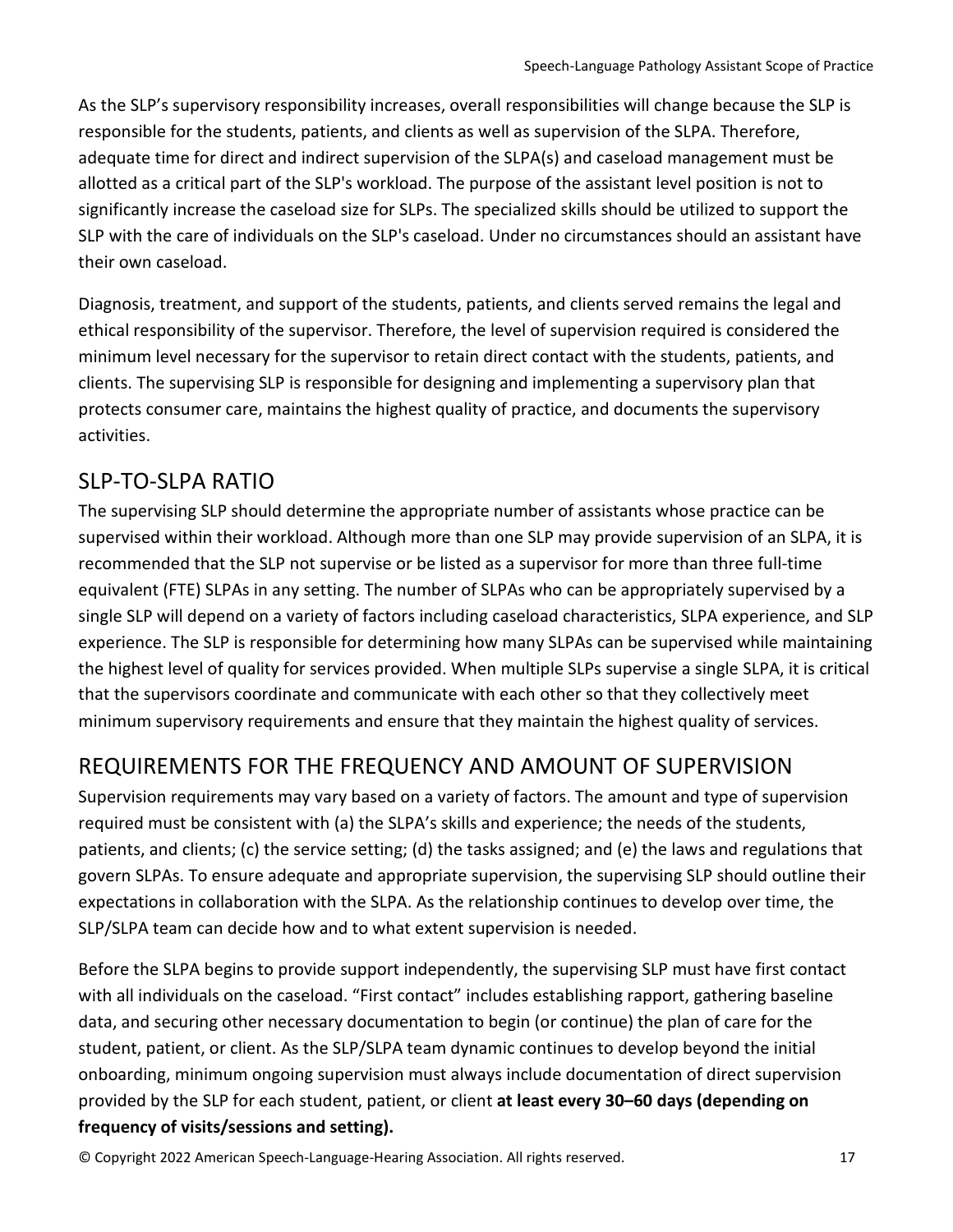The SLP can adjust the amount of supervision if they determine that the SLPA has met appropriate competencies and skill levels in treating students, patients, and clients who have a variety of communication disorders. Data on every student, patient, and client serviced by the SLPA should be reviewed by the supervisor in regular intervals and can be considered "indirect supervision." Supervisors should arrange designated days and times of day (morning or afternoon) in such a way that all students, patients, and clients receive direct contact with the supervising SLP.

The supervising SLP must accurately document and regularly record all supervisory activities, both direct and indirect. Further, 100% direct supervision (synchronous or "live" telesupervision is acceptable) of SLPAs for medically fragile students, patients, or clients is required.

The supervising SLP is responsible for designing and implementing a supervisory plan, which ensures that the SLP maintains the highest standard of quality care for students, patients, and clients. A written supervisory plan is a tangible way to document progress and outline the practices of the supervising SLP and the SLPA. Care of the student, patient, or client remains the supervisor's responsibility.

Direct supervision means in-view observation and guidance while the SLPA is performing a clinical activity. This can include the supervising SLP viewing and communicating with the SLPA via telecommunication technology as the SLPA provides clinical services, this scenario allows the SLP to provide ongoing immediate feedback. Direct supervision does not include reviewing an audio or video recorded session later.

Supervision feedback should provide information about the quality of the SLPA's performance of assigned tasks and should verify that clinical activity is limited to tasks specified in the list of an SLPA's ASHA-approved responsibilities. Information obtained during direct supervision may include, but is not limited to, data relative to (a) agreement (reliability) between the SLPA and the supervisor on correct or incorrect recording of target behavior, (b) accuracy implementing assigned treatment procedures, (c) accuracy recording data, and (d) ability to interact effectively with the student, patient, or client during presentation and implementation of assigned procedures or activities.

Indirect supervision does not require the SLP to be physically present or available via telecommunication while the SLPA is providing services. Indirect supervisory activities may include (a) reviewing demonstration videos; (b) reviewing student, client, or patient files; (c) reviewing and evaluating audio or video recorded sessions; and/or (d) conducting supervisory conferences either in person or via telephone and/or live, secure virtual meetings. The SLP will review each care plan as needed for timely implementation of modifications.

An SLPA may not perform tasks when a supervising SLP cannot be reached by personal contact, that is, phone, pager, or other immediate or electronic means. If, for any reason (i.e., maternity leave, illness, change of jobs) the supervisor is no longer available to provide the level of supervision stipulated, then the SLPA may not perform assigned tasks until an ASHA-certified and/or state-licensed SLP with experience and training in supervision has been designated as the new supervising SLP.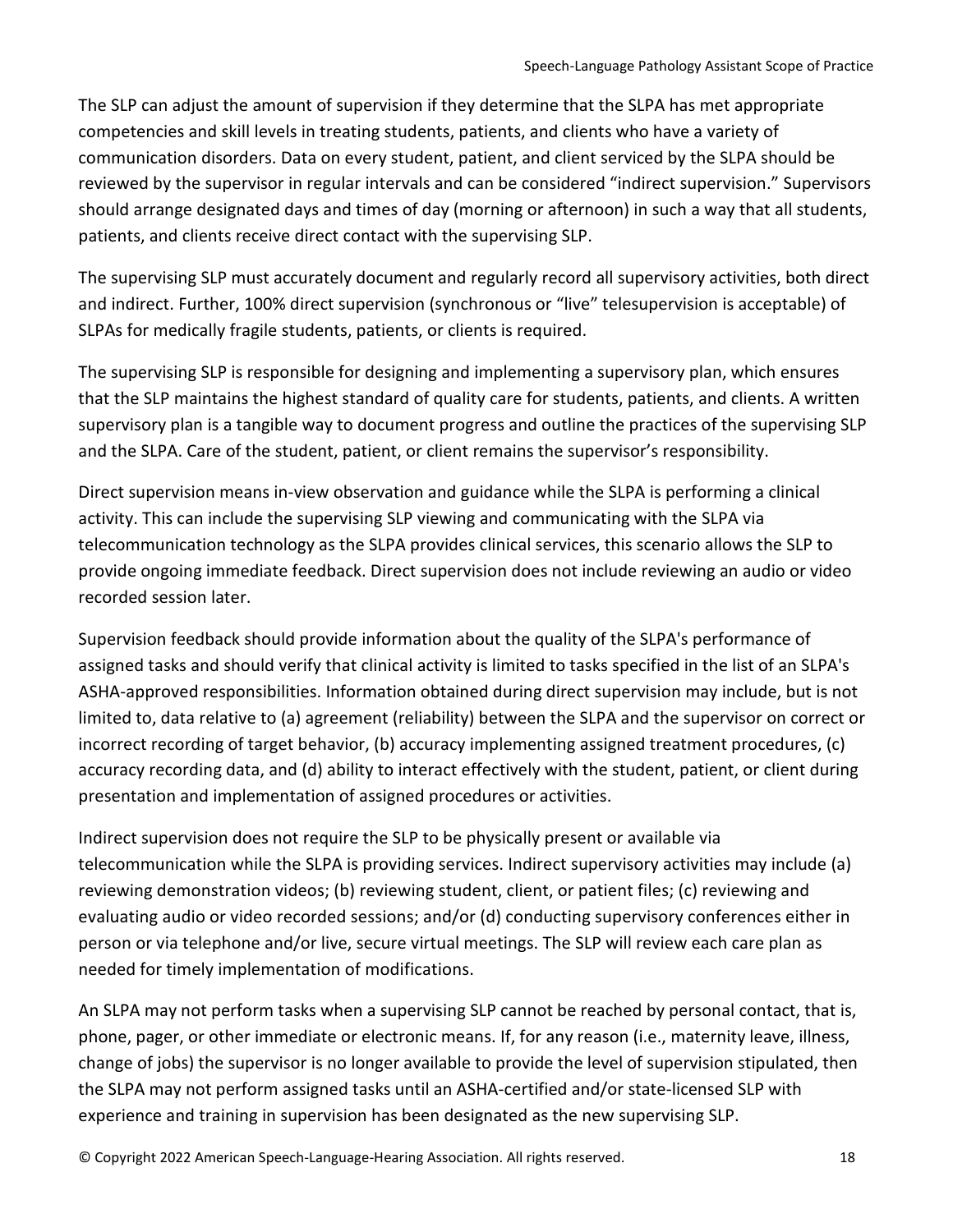Any supervising SLP who will not be able to supervise an SLPA for more than 1 week will need to (a) inform the SLPA of the planned absence, (b) notify the employer or site administrator that other arrangements for the SLPA's supervision of services need to be made while the SLP is unavailable, and (c) inform the students, patients, or clients that their speech-language services will be rescheduled.

In some instances, multiple SLPs may supervise the SLPA. Those doing so must give special consideration to, and think carefully about, the impact that this supervisory arrangement may have on service providers. It is recommended that the SLPA not be supervised by more than three SLPs.

### <span id="page-18-0"></span>**CONCLUSION**

This document aims to provide guidance for the use of SLPAs in appropriate settings, thereby increasing access to timely and efficient speech-language services. The supervising SLP or SLPs are responsible for staying abreast of current guidelines (including state credentialing guidelines) and ensuring the quality of services rendered. Given that standards, state credentialing (e.g., licensure, etc.), and practice issues vary from state to state, this document's purpose is to provide information regarding ASHA's guidelines for the use of SLPAs for the treatment of communication disorders across practice settings.

### <span id="page-18-1"></span>DEFINITIONS

**accountability**—refers to being legally responsible and answerable for actions and inactions of self or others during the performance of a task by the SLPA.

**aide/technician**—individual who has completed on-the-job training, workshops, and other related tasks and who works under the direct supervision of an ASHA-certified SLP. See also *speech-language pathology aide/technician*.

**assessment**—procedures implemented by the SLP for the differential diagnosis of communication and swallowing disorders, which may include, per the *[ASHA Speech-Language Pathology Scope of Practice](https://www.asha.org/siteassets/publications/sp2016-00343.pdf)* [PDF], "culturally and linguistically appropriate behavioral observation and standardized and/or criterion-referenced tools; use of instrumentation; review of records, case history, and prior test results; and interview of the individual and/or family to guide decision making" (ASHA, 2016b, p. 11). *Assessments* may also be referred to as *evaluations*, *tests*, and so forth.

**cultural responsiveness**—provides individuals with "a broader perspective from which to view our behaviors as they relate to our actions with individuals across a variety of cultures that are different from our own". (Hyter and Salas-Provance, 2019, p. 7)

**culturally responsive practices**—Care that takes the client's cultural perspectives, beliefs, and values into consideration in all aspects of education and/or service provision. Leininger (2002) defines this term as "the explicit use of culturally based care and health knowledge in sensitive, creative, and meaningful ways".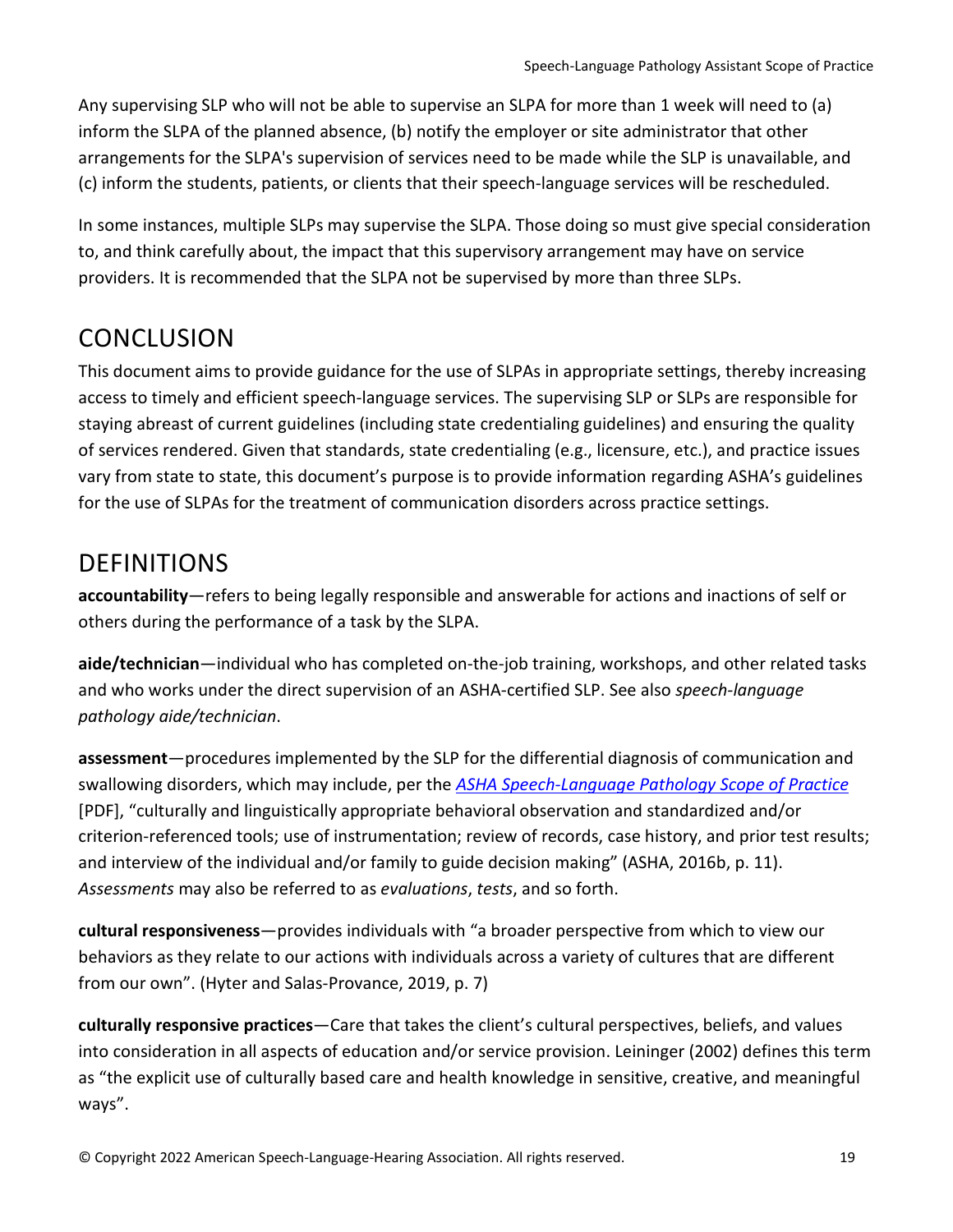**direct supervision**—in-view observation and guidance by an SLP while the SLPA performs an assigned activity. Direct supervision activities performed by the supervising SLP may include, but are not limited to, the following: observing a portion of the screening or treatment procedures performed by the SLPA, coaching the SLPA, and modeling for the SLPA. The supervising SLP must be present during all services provided to a medically fragile client by the SLPA (e.g., on-site or via synchronous telesupervision). The SLP can view and communicate with the student, patient, or client and SLPA via "real-time" telecommunication technology to supervise the SLPA, giving the SLP the opportunity to provide immediate feedback. This does not include reviewing a recorded session later.

**indirect supervision**—the monitoring or reviewing of an SLPA's activities outside of observation and guidance during direct services provided to a student, patient, or client. Indirect supervision activities performed by the supervising SLP may include, but are not limited to, demonstration, records review, review and evaluation of audio or video recorded sessions, and interactive conferences that may be conducted by telephone, email, or other forms of telecommunication (e.g., virtual platforms).

**interpretation**—summarizing, integrating, and using of data for the purpose of clinical decision making, which may only be done by SLPs. SLPAs may summarize objective data from a session to the family or team members.

**medically fragile**—a term used to describe an individual who is acutely ill and in an unstable health condition. If an SLPA treats such an individual that treatment requires 100% direct supervision by an SLP.

**plan of care**—a written service plan developed and monitored by the supervising SLP to meet the needs of an individual student, patient, or client. The plan may address needs for screening, observation, monitoring, assessment, treatment, and other services. Examples of care plans include Individualized Education Plans (IEPs), Individualized Family Service Plans (IFSPs), rehabilitation services plans, and so forth.

**progress monitoring**—a process of collecting, graphing, and reviewing data on an individual's target skills to assess their response to treatment and then comparing their growth to a target trend line or goal to determine whether sufficient progress is being made. Definition adapted from Progress Monitoring webpage. (*National Center on Intensive Intervention*, n.d.)

**screening**—a pass-fail procedure to identify, without interpretation, students, patients, or clients who may require further assessment following specified screening protocols developed by and/or approved by the supervising SLP.

**social determinants of health**—the conditions in which people are born, grow, live, work, and age, including the health system. These circumstances are shaped by the distribution of money, power, and resources at global, national, and local levels, which are themselves influenced by policy choices. The social determinants of health are mostly responsible for health inequities-the unfair and avoidable differences in health status seen within and between countries. (World Health Organization, n.d.)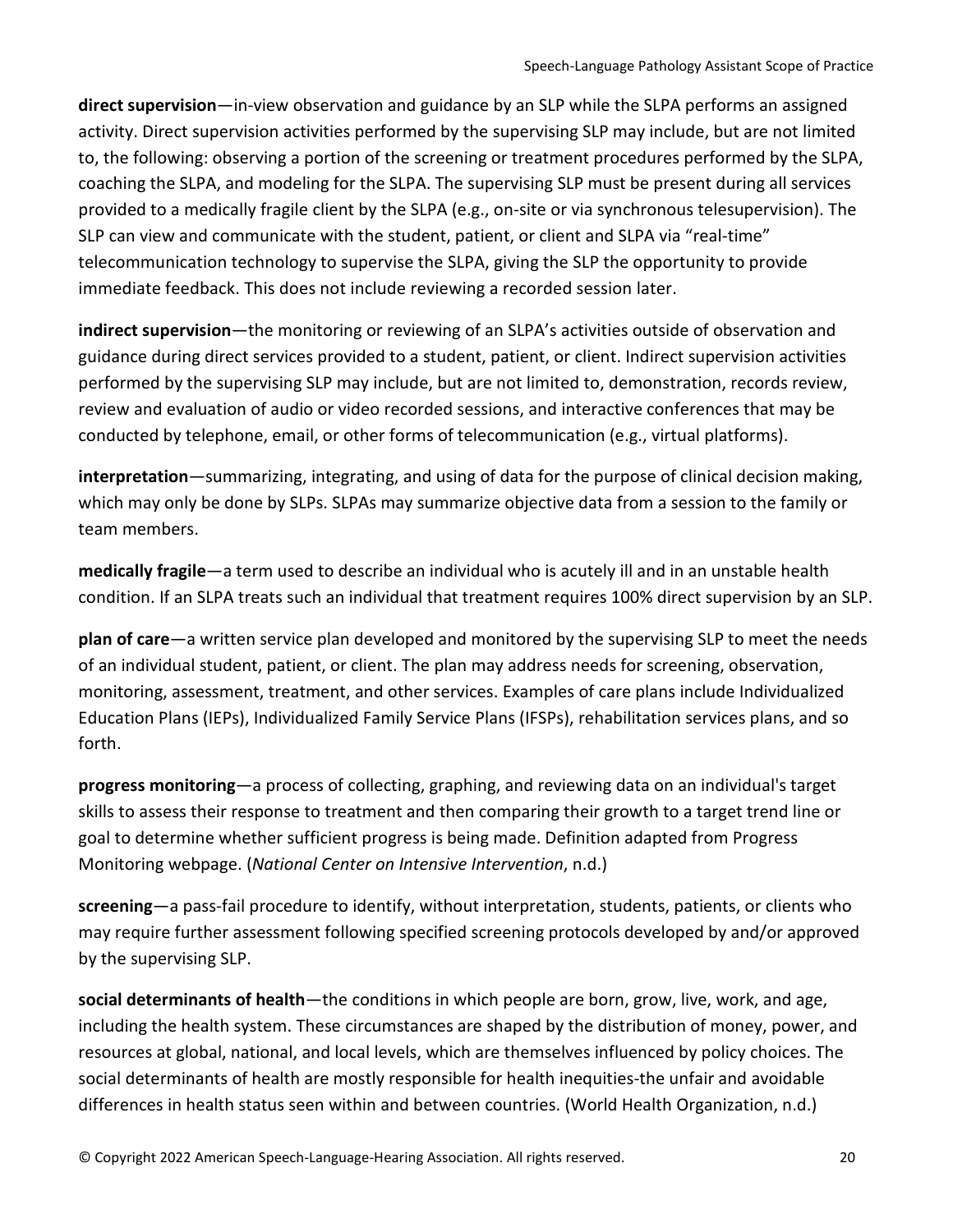**speech-language pathology aides/technician**—an individual who has completed on-the-job training, workshops, and other related tasks and who works under the direct supervision of an ASHA-certified SLP; this is another type of support personnel that may not meet the requirements as an ASHA certified SLPA. See also aide/technician

**speech-language pathology assistant**—an individual who, following academic coursework, clinical practicum, and credentialing can perform tasks prescribed, directed, and supervised by ASHA-certified SLPs.

**supervising speech-language pathologist**—an SLP who holds a Certificate of Clinical Competence in Speech-Language Pathology (CCC-SLP) from ASHA and/or a state licensure (where applicable), has an active interest and desire to collaborate with support personnel, has a minimum of 9 months of experience after being awarded ASHA certification, has completed the 2-hour supervision requirement per the *[ASHA Certification Standards](https://www.asha.org/certification/2020-slp-certification-standards/)* (ASHA,2020a) and adheres to state credentialing guidelines for supervision of the SLPA, and who is licensed and/or credentialed by the state (where applicable).

**supervision**—the provision of direction and evaluation of the tasks assigned to an SLPA. Methods for providing supervision include direct supervision, indirect supervision, and telesupervision.

**support personnel**—these individuals perform speech-language tasks as prescribed, directed, and supervised by ASHA-certified SLPs. There are different levels of support personnel based on training and scope of responsibilities. The term support personnel includes SLPAs and speech-language pathology aides/technicians. ASHA is operationally defining these terms for ASHA resources. Some states use different terms and definitions for support personnel (e.g., *assistant speech-language pathologist*, *speech-language pathologist paraprofessional*, and *SLP assistant*, among others).

**telepractice**—applying telecommunications technology to the delivery of professional services at a distance by linking clinician to client, or clinician to clinician, for assessment, intervention, and/or consultation (ASHA, n.d.).

**telesupervision**—the SLP can view and communicate with the patient and SLPA in real time via telecommunication software (e.g., virtual platforms), webcam, telephone, and similar devices and services to supervise the SLPA. This enables the SLP to give immediate feedback. Telesupervision does not include reviewing a recorded session later.

### <span id="page-20-0"></span>REFERENCES

American Speech-Language-Hearing Association. (n.d.-a). *Bilingual Service Delivery* (Practice Portal). Retrieved February 4, 2022, from [https://www.asha.org/practice-portal/professional-issues/bilingual](https://www.asha.org/practice-portal/professional-issues/bilingual-service-delivery/)[service-delivery/](https://www.asha.org/practice-portal/professional-issues/bilingual-service-delivery/)